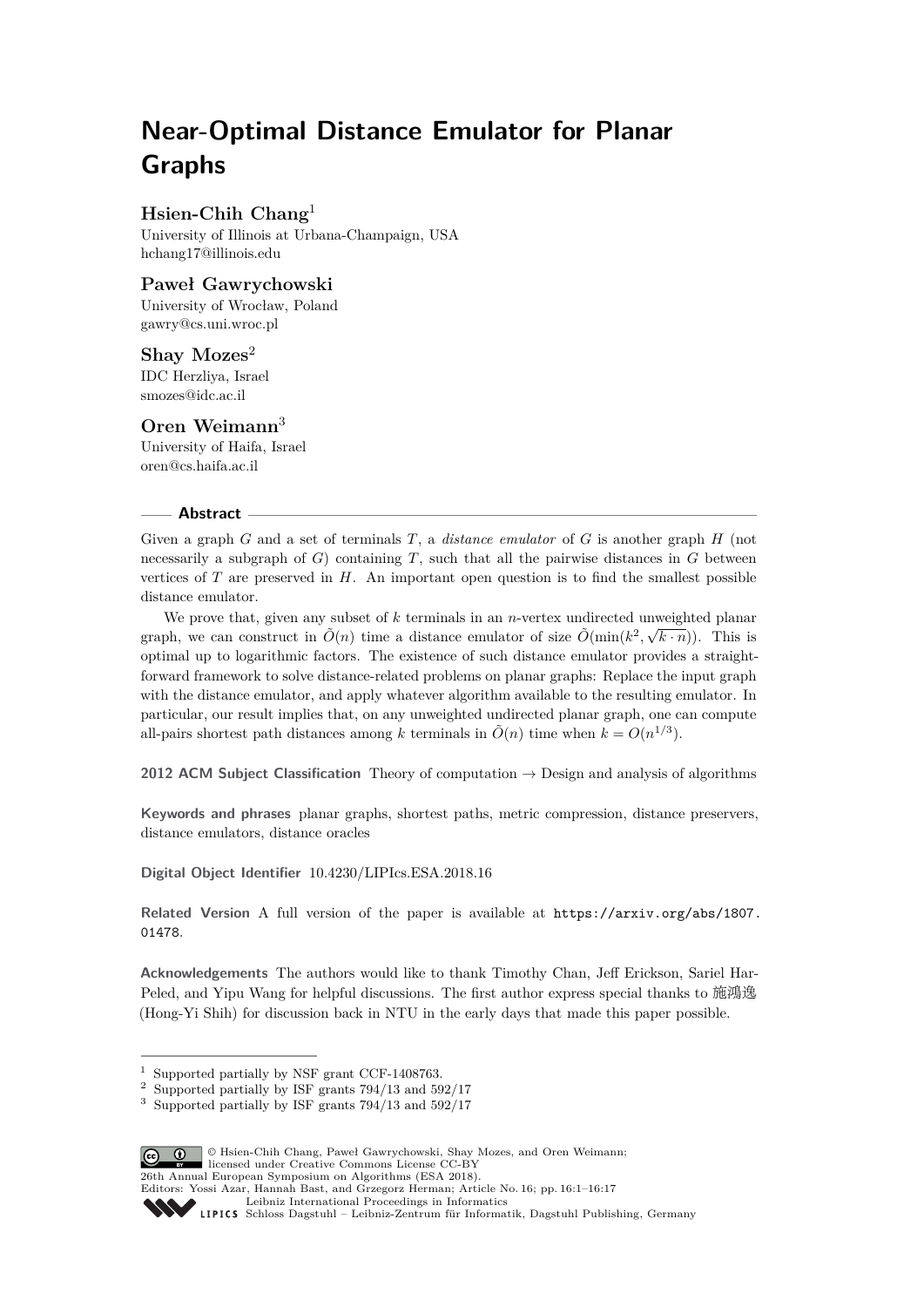## **16:2 Near-Optimal Distance Emulator for Planar Graphs**

# **1 Introduction**

The planar graph metric is one of the most well-studied metrics in graph algorithms, optimizations, and computer science in general. The planar graph *metric compression* problem is to compactly represent the distances among a subset *T* of *k* vertices, called **terminals**, in an *n*-vertex planar graph *G*. Without compression (and when *G* is unweighted) these distances can be naïvely represented with  $O(\min(k^2 \log n, n))$  bits by either explicitly storing the  $k \times k$  distances or alternatively by storing the entire graph (naïvely, this takes  $O(n \log n)$  bits, but can be done with  $O(n)$  bits [\[60,](#page-16-1) [55,](#page-15-0) [24,](#page-14-0) [13\]](#page-13-0)).

A natural way to compress *G* is to replace it by another graph *H* that contains *T* as vertices, and the distances between vertices in *T* are preserved in *H*. In other words,  $d_G(x, y) = d_H(x, y)$  holds for every pair of vertices x and y in T. Such graph *H* is called a **distance emulator** of *G* with respect to *T* (or a **distance preserver** in the case where *H* is required to be a subgraph of *G*). Distance emulators are appealing algorithmically, since we can readily feed them into our usual graph algorithms. They have been studied as compact representations of graphs [\[16,](#page-14-1) [26,](#page-14-2) [25,](#page-14-3) [15,](#page-14-4) [14,](#page-13-1) [8\]](#page-13-2), and used as fundamental building blocks in algorithms and data structures for distance-related problems [\[16,](#page-14-1) [28,](#page-14-5) [31,](#page-14-6) [1,](#page-13-3) [2,](#page-13-4) [3,](#page-13-5) [42\]](#page-15-1). Similar concepts like additive and multiplicative *spanners* [\[28,](#page-14-5) [40,](#page-15-2) [12,](#page-13-6) [57,](#page-15-3) [63,](#page-16-2) [11\]](#page-13-7) and *distance labelings* [\[39,](#page-15-4) [62,](#page-16-3) [53,](#page-15-5) [45,](#page-15-6) [34,](#page-14-7) [9,](#page-13-8) [35,](#page-14-8) [10\]](#page-13-9) are popular topics with abundant results.

In planar graphs, an extensive study has been done for the case where the emulator *H* is required to be a minor of  $G$  [\[40,](#page-15-2) [21,](#page-14-9) [30,](#page-14-10) [11,](#page-13-7) [32,](#page-14-11) [23,](#page-14-12) [38,](#page-15-7) [37,](#page-15-8) [51\]](#page-15-9). Restricting  $H$  to be a minor of *G* has proven useful when *H* is only required to *approximate* the distances between vertices in *T*, say, up to a  $(1 + \varepsilon)$  multiplicative error. For exact distances however, Krauthgamer, Nguyen, and Zondiner [\[50\]](#page-15-10) have shown a lower bound of  $\Omega(k^2)$  on the size of *H*, even when *G* is an unweighted grid graph and *H* is a (possibly weighted) minor emulator.

In general, an emulator *H* does not have to be a subgraph or a minor of *G*. In fact, *H* can be non-planar even when *G* is planar. Even in this setting, for *weighted* planar graphs, we cannot beat the naïve bound because one can encode an arbitrary  $k \times k$  binary matrix using subset distances among 2*k* vertices in a weighted planar graph [\[34,](#page-14-7) [4\]](#page-13-10). Since we cannot compress an arbitrary binary  $k \times k$  matrix into less than  $k^2$  bits, we again have an  $\Omega(k^2)$ lower bound.

What about *unweighted* planar graphs? Various distance-related problems in unweighted graphs enjoy algorithms and techniques [\[28,](#page-14-5) [49,](#page-15-11) [12,](#page-13-6) [57,](#page-15-3) [63,](#page-16-2) [64,](#page-16-4) [61,](#page-16-5) [22,](#page-14-13) [65,](#page-16-6) [29\]](#page-14-14) which outperform their weighted counterparts. Indeed, for the metric compression problem in unweighted planar graphs, Abboud, Gawrychowski, Mozes, and Weimann [\[4\]](#page-13-10) have very recently shown that we can in fact beat the  $O(k^2)$  bound. They showed that the distances between any *k* terminals can be encoded using  $\tilde{O}(\min(k^2, \sqrt{k \cdot n}))$  bits<sup>[4](#page-1-0)</sup>. The encoding of Abboud et al. is optimal up to logarithmic factors. However, it is not an emulator! Goranci, Henzinger, and Peng [\[37\]](#page-15-8) raised the question of whether such encoding can be achieved by an emulator. We answer this question in the affirmative.

**Our results.** We show that the encoding of Abboud et al. can be turned into an emulator, with no asymptotic overhead. Namely, we prove that any unweighted planar graph has a near-optimal size distance emulator.

<span id="page-1-0"></span><sup>&</sup>lt;sup>4</sup> The  $\tilde{O}(\cdot)$  notation hides polylogarithmic factors in *n*.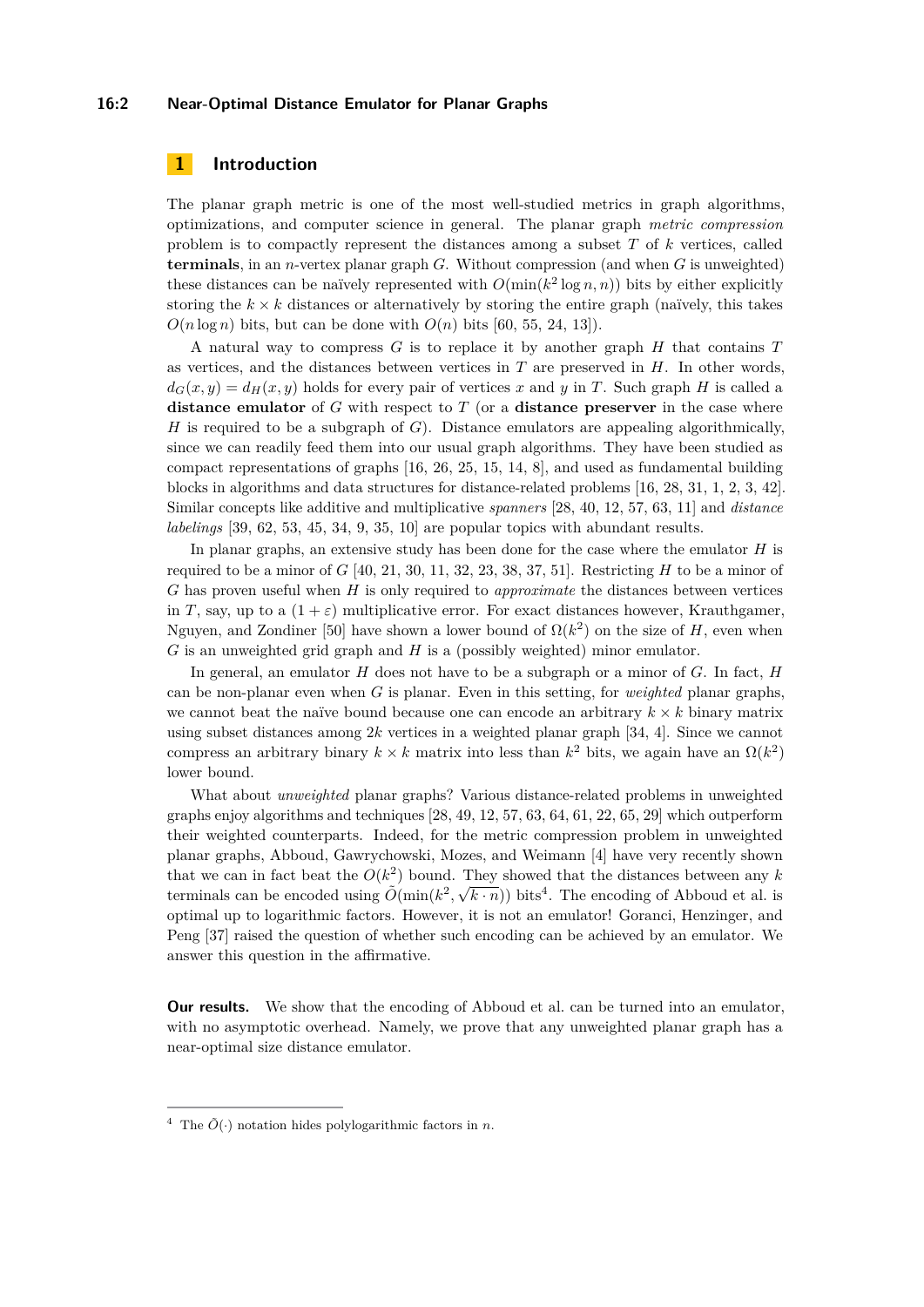<span id="page-2-1"></span> $\blacktriangleright$  **Theorem 1.** Let *G* be an *n*-vertex undirected unweighted planar graph, and let *T* be the set of *k terminals.* A directed weighted graph *H* of size  $O(\min(k^2, \sqrt{k \cdot n} \log^3 n))$  can be *constructed in*  $O(n \log^4 n)$  *time as a distance emulator of G with respect to T; all edge weights of H are non-negative integers bounded by n.*

Our theorem provides a practical framework for solving distance-related problems on planar graphs: Replace the input graph *G* (or proper subgraphs of the right choice) with the corresponding distance emulator *H*, and invoke whatever algorithm available on *H* rather than on *G*. One concrete example of this is the computation of all-pairs shortest paths among a subset *T* of *k* vertices. The algorithm by Cabello [\[19\]](#page-14-15) can compute these  $\Theta(k^2)$  distances in  $\tilde{O}(n^{4/3} + n^{2/3}k^{4/3})$  time. Mozes and Sommer [\[54\]](#page-15-12) improved the running time to  $\tilde{O}(n^{2/3}k^{4/3})$ when  $k = \Omega(n^{1/4})$ . Our emulator immediately implies a further improvement of the running time to  $\tilde{O}(n + n^{1/2}k^{3/2})$  using an extremely simple algorithm: Replace *G* by the emulator *H* and run Dijkstra's single-source shortest-paths algorithm on *H* from every vertex of *T*. This improves on previous results by a polynomial factor for essentially the entire range of *k*.

<span id="page-2-0"></span> $\triangleright$  **Corollary 2.** Let G be an undirected unweighted planar graph, and let T be a subset of k *terminals in G. One can compute the shortest path distances between all pairs of vertices in T in*  $O(n \log^4 n + n^{1/2} k^{3/2} \log^3 n \log \log n)$  *time.* 

**Techniques.** The main novel idea is a graphical encoding of unit-Monge matrices. Our emulator is obtained by plugging this graphical encoding into the encoding scheme of Abboud et al. [\[4\]](#page-13-10). Their encoding consists of two parts. First, they explicitly store a set of distances between some pairs of vertices of *G* (not necessarily of *T*). It is trivial to turn this part into an emulator by adding a single weighted edge between every such pair. Second, they implicitly store all-pairs distances in a set containing pairs of the form (*X, Y* ) where *X* is a *prefix* of a cyclic walk around a single face and *Y* is a *subset* of vertices of a cyclic walk around a (possibly different) single face. For each such pair  $(X, Y)$ , the  $X$ -to- $Y$  distances are efficiently encoded using only  $O((|X| + |Y|) \cdot \log n)$  bits (rather than the naïve  $O(|X| \cdot |Y| \cdot \log n)$ bits). This encoding follows from the fact that the  $X \times Y$  distance matrix *M* is a *triangular unit-Monge* matrix.

A matrix is **Monge** if for any *i, j* we have that

$$
M[i+1,j] - M[i,j] \leq M[i+1,j+1] - M[i,j+1].
$$

A Monge matrix is **unit-Monge** if for any *i, j* we also have that

$$
M[i+1,j] - M[i,j] \in \{-1,0,1\}.
$$

A (unit-)Monge matrix is **triangular** if the above conditions are only required to hold for  $i \neq j$ . In other words, when all four entries  $M[i, j]$ ,  $M[i + 1, j]$ ,  $M[i, j + 1]$ ,  $M[i + 1, j + 1]$ belong to the upper triangle of *M* or to the lower triangle of *M*.

The Monge property has been heavily utilized in numerous algorithms for distance related problems in planar graphs [\[33,](#page-14-16) [20,](#page-14-17) [54,](#page-15-12) [43,](#page-15-13) [48,](#page-15-14) [17,](#page-14-18) [18,](#page-14-19) [52\]](#page-15-15) in computational geometry [\[46,](#page-15-16) [36,](#page-14-20) [6,](#page-13-11) [7,](#page-13-12) [5,](#page-13-13) [47\]](#page-15-17), and in pattern matching [\[56,](#page-15-18) [27,](#page-14-21) [41,](#page-15-19) [59\]](#page-16-7). However, prior to the work of Abboud et al. [\[4\]](#page-13-10), the stronger *unit-Monge* property has only been exploited in pattern matching [\[59,](#page-16-7) [58\]](#page-15-20).

The encoding of the  $X \times Y$  unit-Monge matrix M is immediate: For any *i*, the sequence of differences  $M[i + 1, j] - M[i, j]$  is nondecreasing and contains only values from  $\{-1, 0, 1\}$ , so they can be encoded by storing the positions of the first 0 and the first 1. Storing these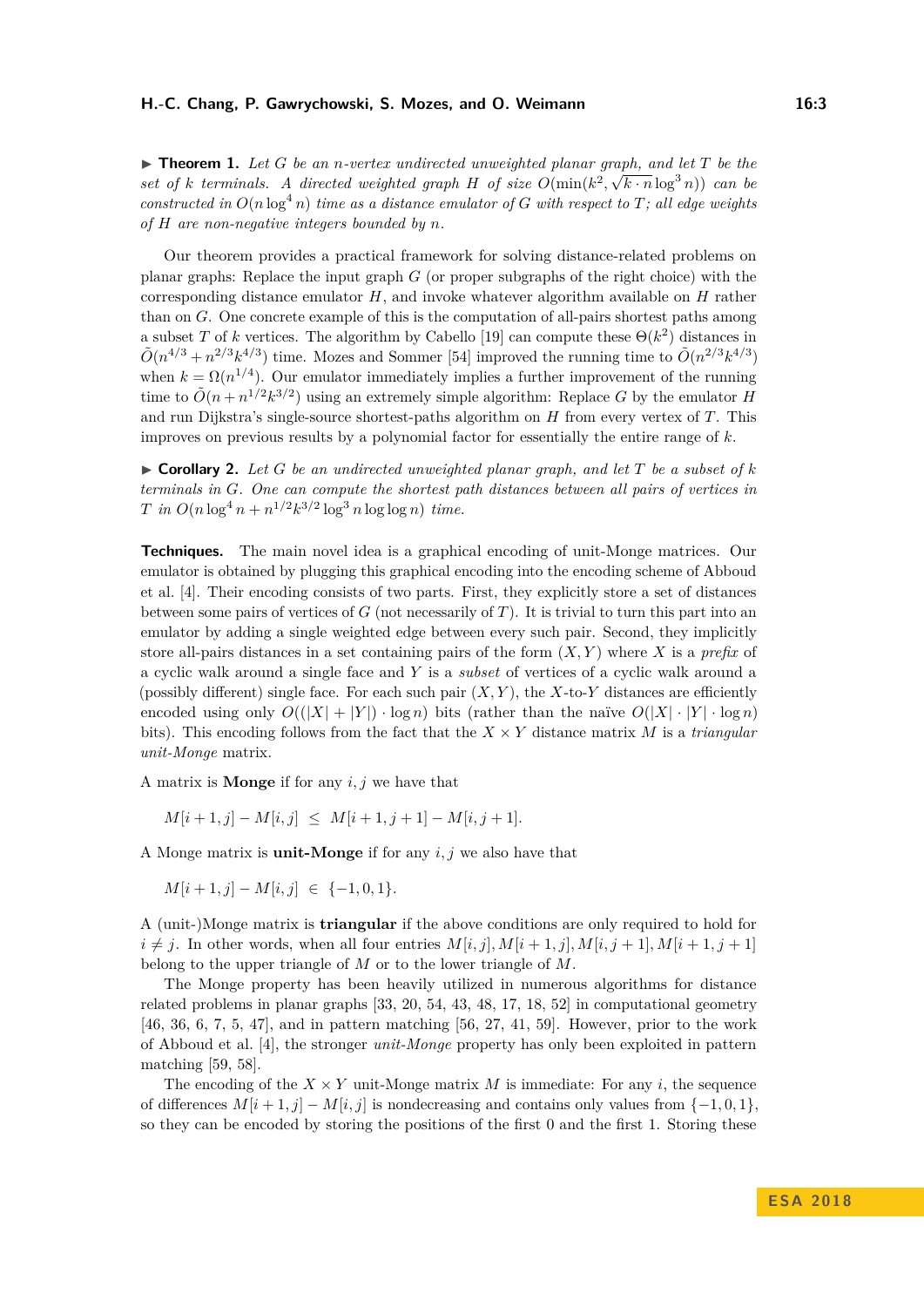## **16:4 Near-Optimal Distance Emulator for Planar Graphs**

positions for every *i* takes  $O(|X| \cdot \log n)$  bits. To encode M, we additionally store  $M[0, j]$  for every *j* using  $O(|Y| \cdot \log n)$  bits. This encoding, however, is clearly not an emulator. Our main technical contribution is in showing that it can be turned into an emulator with no asymptotic overhead. Namely, in Section [2](#page-3-0) we prove the following lemma.

<span id="page-3-1"></span> $\triangleright$  **Lemma 3.** *Given an*  $n \times n$  *unit-Monge or triangular unit-Monge matrix M*, *one can construct in*  $O(n \log n)$  *time a directed edge-weighted graph (emulator) H with*  $O(n \log n)$ *vertices and edges such that the distance in*  $H$  *between vertex i and vertex j is exactly*  $M[i, j]$ *.* 

In Section [3](#page-7-0) we describe how to plug the emulator of Lemma [3](#page-3-1) into the encoding scheme of Abboud et al.[\[4\]](#page-13-10). In their paper, the size of the encoding was the only concern and the construction time was not analyzed. In our case, however, the construction time is crucial for the application in Corollary [2.](#page-2-0) We achieve an  $O(n \log^4 n)$  time construction by making a small modification to their encoding, based on the technique of heavy path decomposition.

Another difference is that in their construction once the encoding is computed, singlesource shortest-paths can be computed on the encoding itself using an algorithm by Fakchar-oenphol and Rao [\[33\]](#page-14-16). More precisely (see [\[4,](#page-13-10) Section 5]), using a compressed representation of unit-Monge matrices, the total size of their encoding is  $s = O(\sqrt{k \cdot n} \log^2 n)$  words, running the Fakcharoenphol and Rao algorithm requires accessing  $O(s \log^2 s)$  elements of the unit-Monge matrices, and accessing each such element from the compressed representation requires  $O(\log n/\log \log n)$  time (via a range dominance query, see Section [2\)](#page-3-0)<sup>[5](#page-3-2)</sup>. Overall, using our  $O(n \log^4 n)$  construction together with the above single-source shortest-paths computations from each terminal would result in a time bound of  $O(n \log^4 n + n^{1/2} k^{3/2} \log^5 n / \log \log n)$ in Corollary [2.](#page-2-0) Our approach on the other hand, runs Dijkstra's classical algorithm on the emulator *H*, leading to a faster (by a  $(\log n / \log \log n)^2$  factor) time bound for Corollary [2.](#page-2-0) More precisely, our emulator *H* is of size  $O(\sqrt{k \cdot n} \log^3 n)$ , the edge-weights in *H* are encoded explicitly (i.e. there is no need for a range dominance query), and the edge-weights are integers in  $[1..n]$  so Dijkstra's algorithm can use an  $O(\log \log n)$  time heap (using such fast heap is not possible for Fakcharoenphol and Rao's algorithm). Running Dijkstra therefore takes  $O(\sqrt{k \cdot n} \log^3 n \log \log n)$  time leading to the bound in Corollary [2.](#page-2-0)

# <span id="page-3-0"></span>**2 Distance Emulators for Unit-Monge Matrices**

# **2.1 The bipartite case**

We next describe an *O*(*n* log *n*) space and time construction of a distance emulator for *square*  $n \times n$  unit-Monge matrices. The construction can be trivially extended to *rectangular*  $n \times m$ unit-Monge matrices (in  $O(\max(n, m) \log(\max(n, m)))$ ) time and space) by duplicating the last row or column until the matrix becomes square.

We begin by establishing a relation between unit-Monge matrices and right substochastic binary matrices. A binary matrix *P* is **right substochastic** if every row of *P* contains at most one nonzero entry. The following lemma can be established similarly to Abboud et al. [\[4,](#page-13-10) Lemma 6.1].[6](#page-3-3)

<span id="page-3-2"></span>The  $O(\log n/\log \log n)$  factor was overlooked in [\[4\]](#page-13-10). It can be obtained by representing the unit-Monge matrix with a range dominance data structure, such as the one in [\[44\]](#page-15-21).

<span id="page-3-3"></span><sup>6</sup> In Abboud et al. [\[4,](#page-13-10) Section 6] a unit-Monge matrix is defined to be one where every two adjacent elements differ by at most 1, whereas here we only assume this for elements that are adjacent vertically (that is, in the same column and between adjacent rows).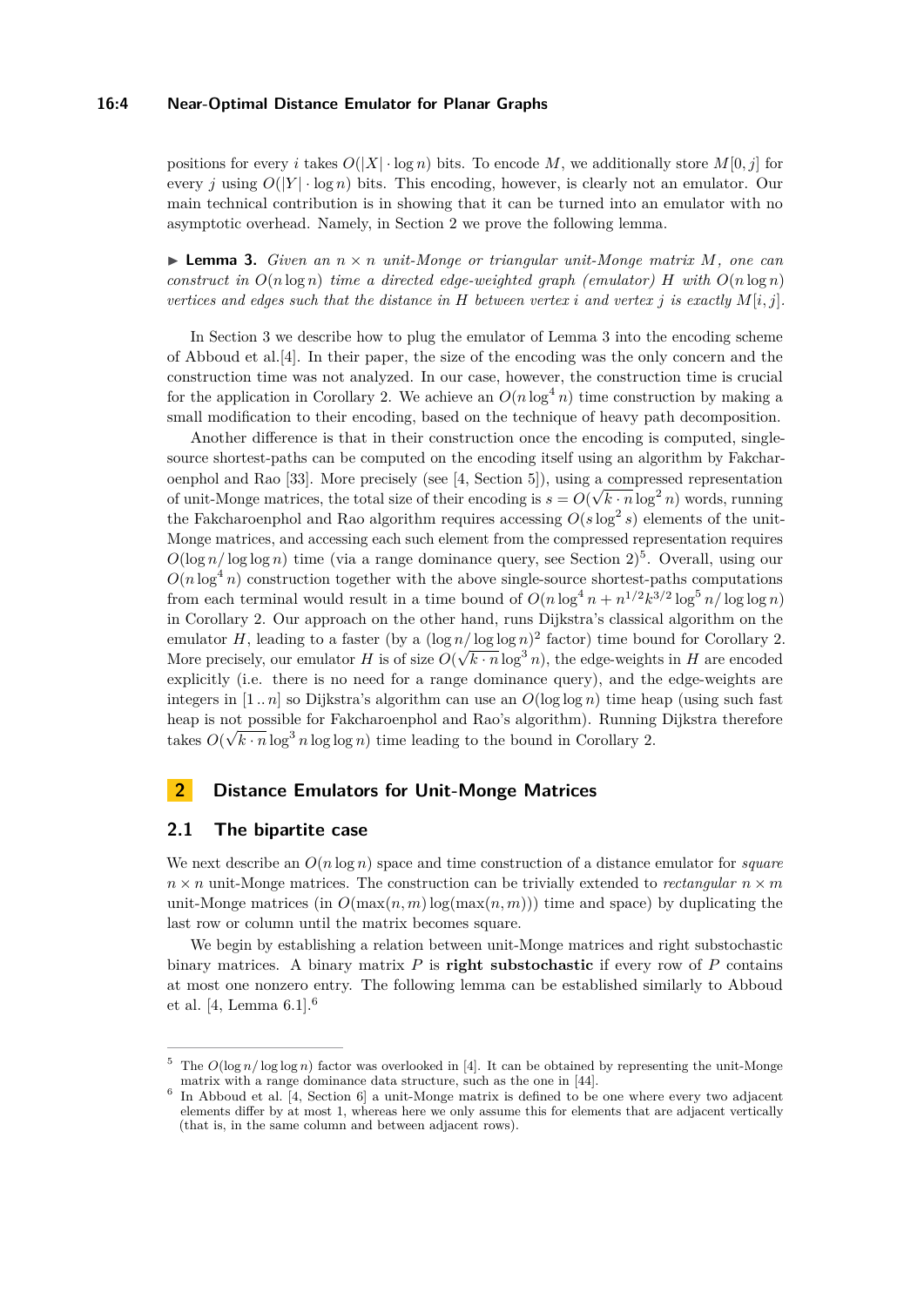

**Figure 1** Unit-Monge distance matrix *M*, its corresponding row substochastic matrix *P*, and the emulator *H* for the matrix *P*. In this example the two vectors given by Lemma [4](#page-4-0) are  $U = [-3 - 2 - 10]$ and  $V = \begin{bmatrix} 2 & 2 & 3 & 4 & 4 \end{bmatrix}$ . The leftmost vertices in *H* are row vertices  $r[x]$ , and the rightmost vertices in *H* are column vertices  $c[y]$ . All gray directed edges without labels have weight 0, and all black directed edges without labels have weight 1. For instance, the distance from *r*[2] to *c*[1] is equal to the number of 1s in *P* dominated by the (2*,* 1)-entry, which is 5.

<span id="page-4-0"></span> $\triangleright$  **Lemma 4** (Abboud et al. [\[4,](#page-13-10) Lemma 6.1]). *For any*  $n \times m$  *unit-Monge matrix M* there is a *right substochastic*  $2(n-1) \times (m-1)$  *binary matrix P such that for all x and y,* 

$$
M[x, y] = U[x] + V[y] + \sum_{\substack{i \ge 2x - 1 \\ j \ge y}} P[i, j]
$$

*where U is a vector of length n and V is a vector of length m.*

Our goal is to construct a small emulator (in terms of number of vertices and edges) for *M*. By Lemma [4,](#page-4-0) it suffices to construct a graph *H* satisfying

$$
d_H[r[x], c[y]] = \sum_{\substack{i \ge x \\ j \ge y}} P[i, j],
$$

where *x* and *y* range over the rows and columns of  $P$ ,  $r[x]$  is a vertex corresponding to row *x* of *P*, *c*[*y*] is a vertex corresponding to column *y* of *P*, and the  $r[x]-to-c[y]$  distance in *H* equals the number of 1s in  $P$  dominated by entry  $P[x, y]$  (a 2-dimensional range dominance counting). We assume that  $P$  is given as input, which is represented as a vector specifying, for each row *i* of *P*, the index of the (at most) single one entry in that row. We refer to such a graph *H* as an **emulator** for the right substochastic matrix *P*. To convert an emulator for *P* into an emulator for *M*, add a new vertex  $r_0[x]$  for each  $1 \leq x \leq n$ , and connect it with an edge of weight  $U[x]$  to  $r[2x - 1]$ . Similarly, for each  $1 \leq y < m$ , connect  $c[y]$  to a new vertex  $c_0[y]$  with an edge of weight *V* [*y*]. In addition, add a new vertex  $c_0[m]$  and connect each  $r_0[x]$ to  $c_0[m]$  by an edge of weight  $U[x] + V[m]$ ; and add a new vertex  $r_0[n]$  and connect  $r_0[n]$  to each  $c_0[y]$  by an edge of weight  $U[n] + V[y]$ . By Lemma [4,](#page-4-0) the  $r_0[x]$ -to- $c_0[y]$  distance equals  $M[x, y]$ . We therefore focus for the remainder of this section on constructing an emulator for the right substochastic matrix *P*.

**Recursive construction.** We now describe how to construct an emulator for an  $n \times \alpha n$  right substochastic matrix *P* recursively for arbitrary constant  $\alpha > 0$ .

When *P* has only a single row, we create a row vertex *r* for the single row and a column vertex *c*[*y*] for each column *y*. Connect *r* to *c*[*y*] with a directed edge of weight  $\sum_{j\geq y} P[1, j]$ .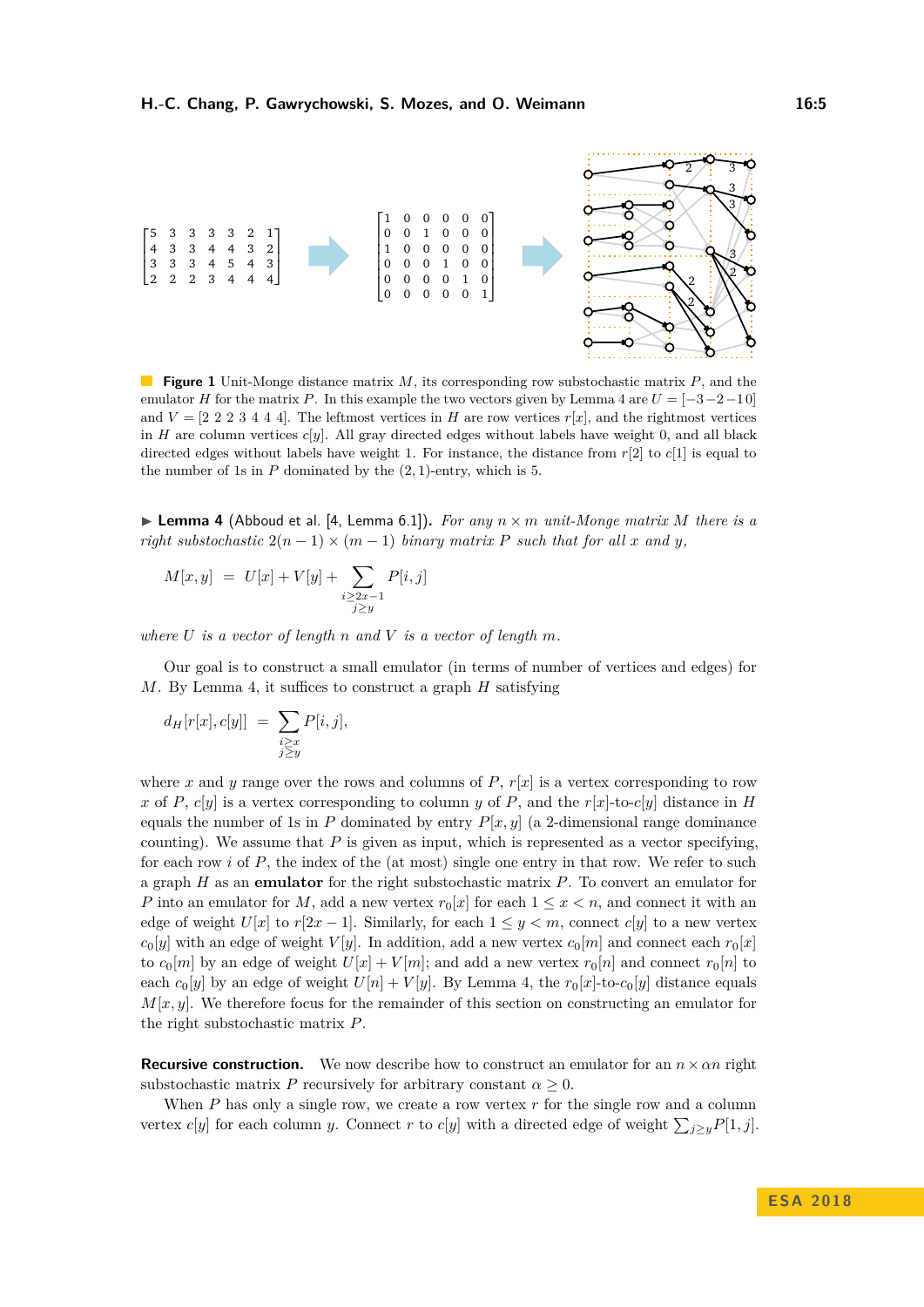## **16:6 Near-Optimal Distance Emulator for Planar Graphs**



**Figure 2** The top-level construction of the emulator. As an example, the edge from  $c'[2]$  to  $c[2]$ exists because  $y'_{\rightarrow} = 2$  when  $y = 2$ , and the weight on the edge is equal to  $\sum_{i>3,j\geq 2} P[i,j] = 3$ .

Otherwise, assume *P* has more than one single row. Divide *P* into the top  $|n/2| \times \alpha n$ submatrix  $P_{\uparrow}$  and the bottom  $\lceil n/2 \rceil \times \alpha n$  submatrix  $P_{\downarrow}$ . Since  $P_{\uparrow}$  is right substochastic,  $P_{\uparrow}$  has at most  $\lfloor n/2 \rfloor$  columns that are not entirely zero; similarly  $P_{\downarrow}$  has at most  $\lfloor n/2 \rfloor$ non-zero columns. Let  $P'$  and  $P''$  be the submatrices of  $P_{\uparrow}$  and  $P_{\downarrow}$  respectively, induced by their non-zero columns as well as their last column (if it's a zero vector); denote the number of columns of  $P'$  and  $P''$  as  $n'$  and  $n''$ , respectively. Observe that both  $P'$  and  $P''$ are still right substochastic matrices. Let  $y'_1, \ldots, y'_{n'}$  be the indices in  $P_{\uparrow}$  (and thus in *P*) corresponding to the columns of  $P'$ , and let  $y''_1, \ldots, y''_{n''}$  be the indices in  $P_{\downarrow}$  corresponding to the columns of  $P''$ . Observe that for any row  $x$ , the sum

$$
\sum_{\substack{i \ge x \\ j \ge y}} P_{\uparrow}[i, j]
$$

is the same for all  $y \in (y'_{\ell-1} \dots y'_{\ell}]$  for any fixed  $\ell$ <sup>[7](#page-5-0)</sup>. This is because all the columns of  $P_{\uparrow}$  in the range  $(y'_{\ell-1} \tcdot y'_{\ell} - 1]$  are all zero. A similar observation holds for the matrix  $P_{\downarrow}$ . For each *y*, we denote by  $y'$ , the (unique) smallest index  $y'_{\ell} \in \{y'_1, \ldots, y'_{n'}\}$  no smaller than *y*, and denote by  $y''_{\rightarrow}$  the smallest index  $y''_{\ell} \in \{y''_1, \ldots, y''_{n''}\}\)$  no smaller than *y*.

We recursively compute emulators  $H'$  and  $H''$  for  $P'$  and  $P''$  respectively. Denote the row and column vertices of  $H'$  as  $r'[x]$  and  $c'[y]$  where x and y range over the rows and columns of  $P'$ , respectively; similarly denote the row and column vertices of  $H''$  as  $r''[x]$  and  $c''[y]$  respectively. Take the row vertices of *H*<sup>0</sup> and *H*<sup>0</sup> as the row vertices of *H*, respecting the indices of P. For each column  $y$  of P we add a column vertex  $c[y]$  to H; connect vertex  $c''[y''_{\rightarrow}]$  of *H*<sup>n</sup> to *c*[*y*] with an edge of weight zero; and connect vertex  $c'[y'_{\rightarrow}]$  of *H*<sup>n</sup> to *c*[*y*] with an edge of weight

$$
\sum_{\substack{i > \lfloor n/2 \rfloor \\ j \ge y}} P[i, j].
$$

Thus, since for each pair of indices (*x, y*) of *P* one has

$$
d_{H'}[r[x], c'[y]] = \sum_{\substack{x \le i \le \lfloor n/2 \rfloor \\ j \ge y}} P_{\uparrow}[i, j] \text{ and } d_{H''}[r[x], c''[y]] = \sum_{\substack{i \ge x \\ j \ge y}} P_{\downarrow}[i, j],
$$

<span id="page-5-0"></span><sup>7</sup> For simplicity, one assumes  $y'_0 = y''_0 = -\infty$ .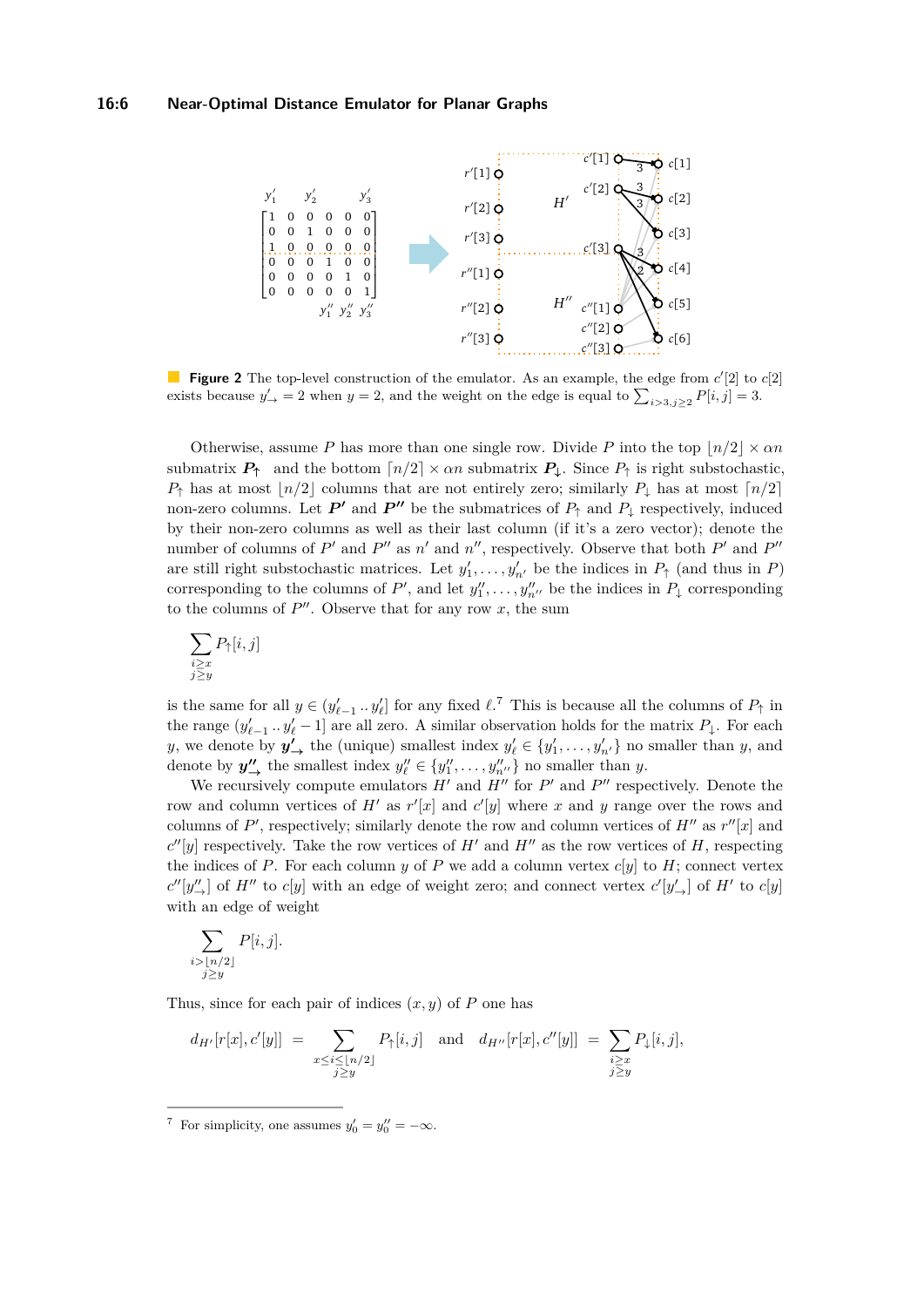we have that

$$
d_H[r[x],c[y]] = \sum_{\substack{i \ge x \\ j \ge y}} P[i,j]
$$

as desired. This completes the description of the construction of the emulator for square right substochastic matrices. Observe that the obtained emulator is a directed acyclic graph (dag) with a single path from each row vertex to each column vertex.

Size analysis. We next analyze the size of the emulator. Row vertices are created only at the base of the recursion and there are *n* of them in total. The number of edges and non-row vertices  $N(n)$  satisfies the recurrence  $N(n) \leq 2N(n/2) + O(\alpha n)$ , so there are overall  $O(n \log n)$  vertices and edges in the emulator when the number of columns is linear to the number of rows *n*.

**Time analysis.** As for the construction time, the only operation in the recursive procedure that does not clearly require constant time is the computation of the edge weights. However, it is not hard to see that computing all the edge weights of the form

$$
w_y := \sum_{\substack{i > \lfloor n/2 \rfloor \\ j \ge y}} P[i, j]
$$

in a single recursive call can be done in linear time. This is because *w<sup>y</sup>* is precisely the weight of the unique path in the emulator  $H''$  from the first row vertex to the *y*'th column vertex. We can therefore simply maintain (with no asymptotic overhead), for every recursively built emulator, the distances from its first row vertex to all its column vertices.

**Making weights non-negative.** The weight of every edge in our emulator for right substochastic matrix  $P$  is non-negative, but the vectors  $U$  and  $V$  might contain negative entries; as a result the obtained emulator for *M* might contain negative edges even though every entry in *M* is non-negative. This can be fixed by a standard reweighting strategy using a *price function*. For the sake of computing the price function  $\phi(\cdot)$ , add a super-source *s* and connect *s* to each row vertex  $r[x]$  of the emulator of *M* by an edge of weight zero. Compute the single-source shortest path tree rooted at *s*; since our emulator for *P* is a dag, this can be done in time linear in the size of the emulator. Take the shortest path distances  $d(s, \cdot)$  as the price function  $\phi(\cdot)$ , and let the *reduced weight*  $w_{\phi}(uv)$  of edge  $uv$  be  $w(uv) + \phi(u) - \phi(v)$ . Finally increase the weight of every incoming edge to  $c[y]$  by the amount  $\phi(y)$ . Now all modified weights are non-negative, and all shortest path distances from  $r[x]$  to  $c[y]$  are preserved because  $\phi(r[x]) = 0$  holds for all row vertices  $r[x]$ .

## **2.2 The non-bipartite case**

Recall that the matrices that capture pairwise distances among consecutive vertices on the boundary of a single face in a planar graph are not (unit-)Monge. In Abboud et al. [\[4\]](#page-13-10) this is handled by decomposing such a matrix recursively into (unit-)Monge submatrices, which incurs a logarithmic overhead. We show how to avoid this logarithmic overhead by constructing emulators for triangular (unit-)Monge matrices. Let  $v_1, v_2, \ldots, v_n$  be vertices on the boundary of a single face. Let *M* be an  $n \times n$  matrix such that  $M[i, j]$  is the distance from  $v_i$  to  $v_j$ . For any quadruple  $(i, i', j, j')$  satisfying  $i < i' < j < j'$ , the shortest  $v_i$ -to- $v_j$  path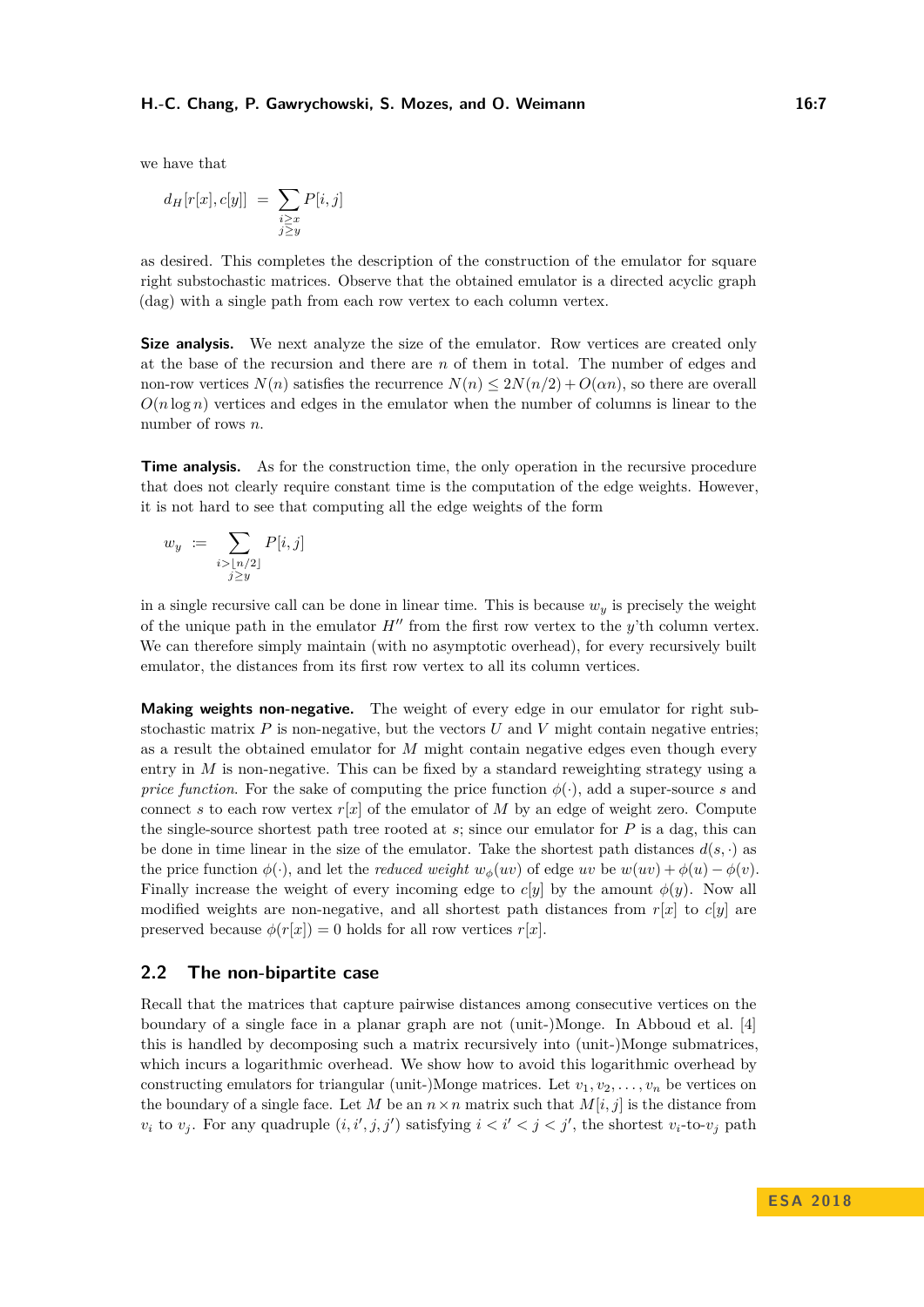## **16:8 Near-Optimal Distance Emulator for Planar Graphs**

must intersect the shortest  $v_{i'}$ -to- $v_{j'}$  path. Therefore,  $M[i, j] + M[i', j'] \ge M[i, j'] + M[i', j]$ . Unfortunately, this does not necessarily hold for an arbitrary quadruple. We can, however, define two  $n \times n$  unit-Monge matrices  $M_l$  and  $M_u$ , such that

$$
M_l[i, j] = M[i, j] \quad \text{for all } n \ge i > j \ge 1, \text{ and}
$$
  

$$
M_u[i, j] = M[i, j] \quad \text{for all } 1 \le i < j \le n.
$$

The other elements of  $M_l$  and  $M_u$  can be (implicitly) filled in so that both matrices are unit-Monge. We would like to use an emulator for  $M_l$  and an emulator for  $M_u$ , but we need to eliminate paths from  $r_i$  to  $c_j$  for  $i < j$  in  $M_l$ , and for  $i > j$  in  $M_u$ . To this end we modify the construction of the emulator. For ease of presentation, we describe the construction for an  $(n/2) \times n$  right substochastic matrix P in which we want the distance from  $c_i$  to  $r_j$  to be infinite for  $i > j$ . It is easy to modify the construction to work for  $(n/2) \times \alpha n$  matrices, for  $2n \times \alpha n$  matrices, or for the case where the infinite distances are for  $i < j$ . The elements of *P* are classified into two types: an element  $P[i, j]$  of *P* is **artificial** if  $i > j$  and **original** otherwise (that is, the *i*'th row of *P* begins with a prefix of *i* − 1 artificial elements followed by a suffix of original elements). In the following recursive algorithm, the type of elements is always defined with respect to the full input matrix *P* (at the top level of the recursion).

We divide the  $(n/2) \times n$  matrix *P* into two  $(n/4) \times n$  matrices  $P_{\uparrow}$  and  $P_{\downarrow}$ . Both  $P_{\uparrow}$  and  $P_{\perp}$  have possibly empty prefix of columns containing just artificial elements (category I), then an infix of columns containing both original and artificial elements (category II), and finally a suffix of columns containing just original elements (category III). Let  $P'$  be the submatrix of  $P_{\uparrow}$  induced by all the columns of category II and by the columns of category III that are not entirely zero. Define submatrix  $P''$  of  $P_{\downarrow}$  similarly. Note that, by definition of artificial elements (with respect to the original top-level matrix), the number of columns of category II is bounded by the number of rows in  $P_{\uparrow}$  and  $P_{\downarrow}$ . Also, by definition of right substochastic matrix, the number of columns of category III that are not entirely zero is also bounded by the number of rows of  $P_1$  and  $P_1$ . Hence, both  $P'$  and  $P''$  are  $(n/4) \times (n/2)$ matrices for which we can recursively compute emulators  $H'$  and  $H''$ , respectively.

We construct the emulator  $H$  of  $P$  from the emulators  $H'$  and  $H''$  as follows. For each column *y* of *P* we add a vertex *c*[*y*] to *H*. If column *y* in  $P_†$  consists of just artificial elements (category I), we do nothing. If column *y* in  $P_+$  is of category II, then column *y* is also present in  $P'$ , so it has a corresponding column vertex  $c'[y]$  in  $H'$ . Connect  $c'[y]$  to  $c[y]$ . If column *y* is of category III, connect vertex  $c'[y'_{\rightharpoonup}]$  of  $H'$  to  $c[y]$  with an edge of weight

$$
\sum_{\substack{i > \lfloor n/4 \rfloor \\ j \ge y}} P[i, j].
$$

Treat all the columns in  $P_{\downarrow}$  similarly, except when column *y* is of category III, connect vertex  $c''[y''_{\rightarrow}]$  of *H*<sup>n</sup> to *c*[*y*] with an edge of weight zero. (For the definition of  $y'_{\rightarrow}$  and  $y''_{\rightarrow}$  see the proof of the bipartite case.) An easy inductive proof shows that in this construction *r<sup>i</sup>* is connected to  $c_i$  if and only if  $i < j$ .

The size of the emulator again satisfies the recurrence  $N(n) \leq 2N(n/2) + O(n)$ , and therefore is of  $O(n \log n)$  overall. This concludes the proof of Lemma [3.](#page-3-1)

## <span id="page-7-0"></span>**3 Distance Emulators for Planar Graphs**

In this section we explain how to incorporate the unit-Monge emulators of Lemma [3](#page-3-1) into the construction of planar graph emulators. The construction follows closely to the encoding scheme of Abboud et al. [\[4\]](#page-13-10). The crucial difference is that their unit-Monge matrices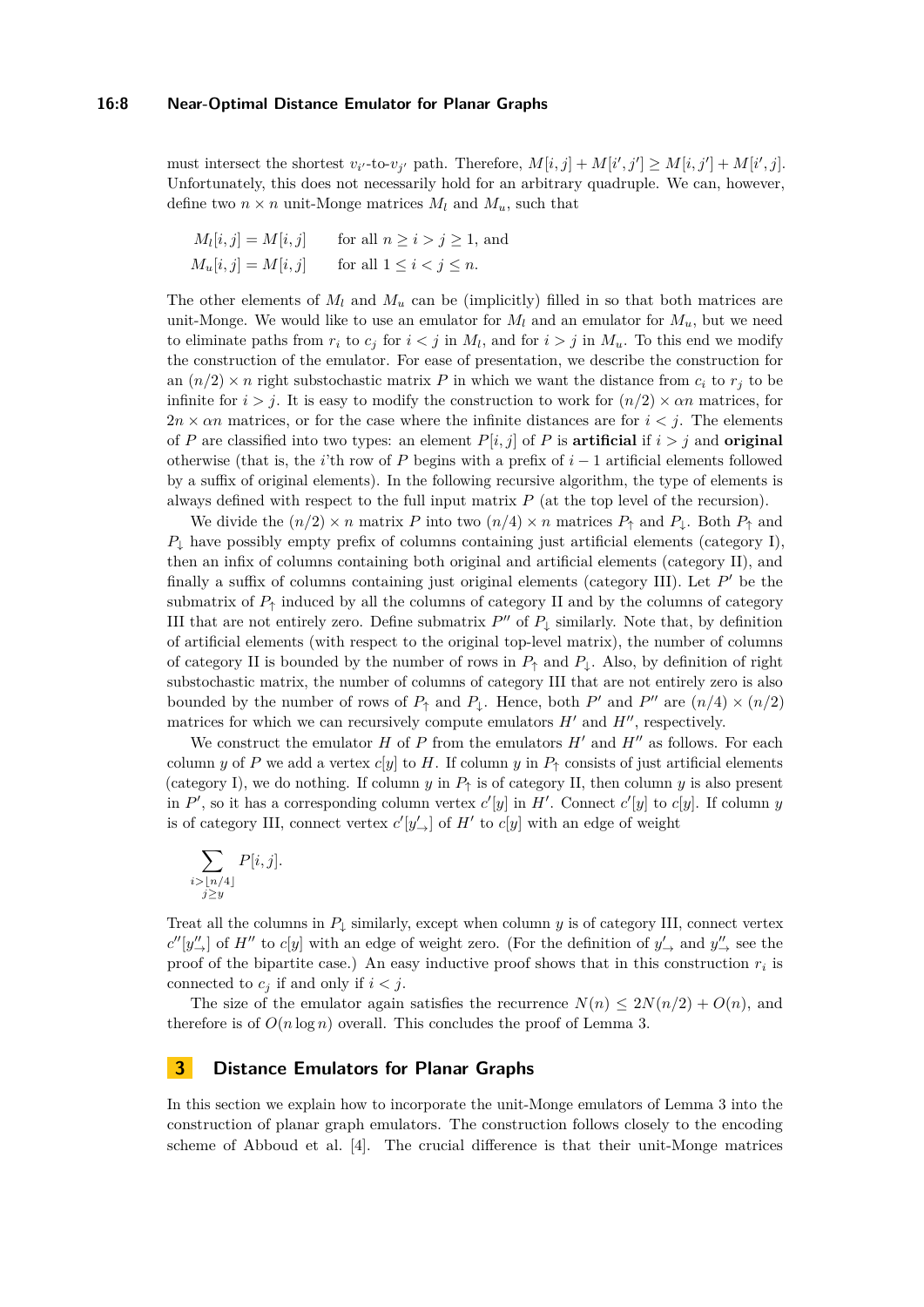are represented by a compact non-graphical encoding, which we replace by the distance emulator of Lemma [3.](#page-3-1) There are additional differences that stem from the fact that Abboud et al. concentrated on the size of the encoding, and did not consider the construction time. To achieve efficient construction time we have to modify the construction slightly. These modifications are not directly related to the unit-Monge distance emulators. We will describe the construction algorithm without going into details, which were treated in Abboud et al. [\[4\]](#page-13-10). Instead, we attempt to give some intuition and describe the main components of the construction and their properties. In the full version of this paper we give a self-contained detailed description.

Compact representations of distances in planar graphs have been achieved in many previous works by decomposing the graph using small cycle separators and exploiting the Monge property (not the unit-Monge property) to compactly store the distances among the vertices of the separators. The main obstacle in exploiting the unit-Monge property using this approach is that small cycle separators do not necessarily exist in planar graphs with face of unbounded size. In weighted graphs this difficulty is overcome by triangulating the graph with edges with sufficiently large weights that do not affect distances. In unweighted graphs, however, this does not work.

**Slices.** To overcome the above difficulty, Abboud et al. showed that any unweighted planar graph contains a family of nested subgraphs (called **components**) with some desirable properties. This nested family can be represented by a tree  $K$ , called the **component tree**, in which the ancestry relation corresponds to enclosure in *G*. Each component *K* in  $K$  is a subgraph of *G* that is enclosed by a simple cycle *∂K*, called the **boundary cycle** of *K*. The root component is the entire graph *G*, and its boundary cycle is the infinite face of *G*. A **slice** *K***◦** is defined as the subgraph of *G* induced by all faces of *G* that are enclosed by component *K*, and not enclosed by any descendant of *K* in K. The boundary cycle *∂K* is called the **external hole** or the **boundary** of *K*◦ . The boundary cycles of the children of K in K are called the **internal holes** of  $K^{\circ}$ . Note that a slice may have many internal holes. Abboud et al. showed that, for any choice of  $w \in [n]$ , there exists a component tree K such that the total number of vertices in the boundaries of all the slices is  $O(n/w)$  [\[4,](#page-13-10) Lemma 3.1]. We present this proof in the full version of this paper.

**Regions.** Constructing distance emulator for each slice separately is not good enough naïvely, as there could potentially be  $\Omega(n/w)$  holes in a slice, and we cannot afford to store distances between each pair of holes, even if we use the unit-Monge property. To overcome this, each slice *K*◦ is further decomposed recursively into smaller subgraphs called **regions**. A *Jordan cycle separator* is a closed curve in the plane that intersects the embedding only at  $O(w)$  vertices. A slice  $K^{\circ}$  is recursively decomposed in a process described by a binary **decomposition tree**  $\mathcal{R}_K$ ; each node R of the tree  $\mathcal{R}_K$  is a region of  $K^{\circ}$ , with the root being the entire slice *K*◦ . There is a unique Jordan cycle separator *C<sup>R</sup>* corresponding to each internal node  $R$  of  $\mathcal{R}_K$ . We abuse the terminology by referring to an internal hole of slice *K*◦ lying completely inside region *R* as a *hole* of *R*. We say that a Jordan curve *C<sup>R</sup> crosses* a hole *H* of *R* if *C<sup>R</sup>* intersects both inside and outside of *∂H*. All Jordan cycle separators discussed here are mutually non-crossing (but may share subcurves) and each crosses a hole at most twice.

We next describe how the separators  $C_R$  are chosen. Let  $K$  be a component, and let  $K'$ be the child component of  $K$  in  $K$  with the largest number of vertices. We designate the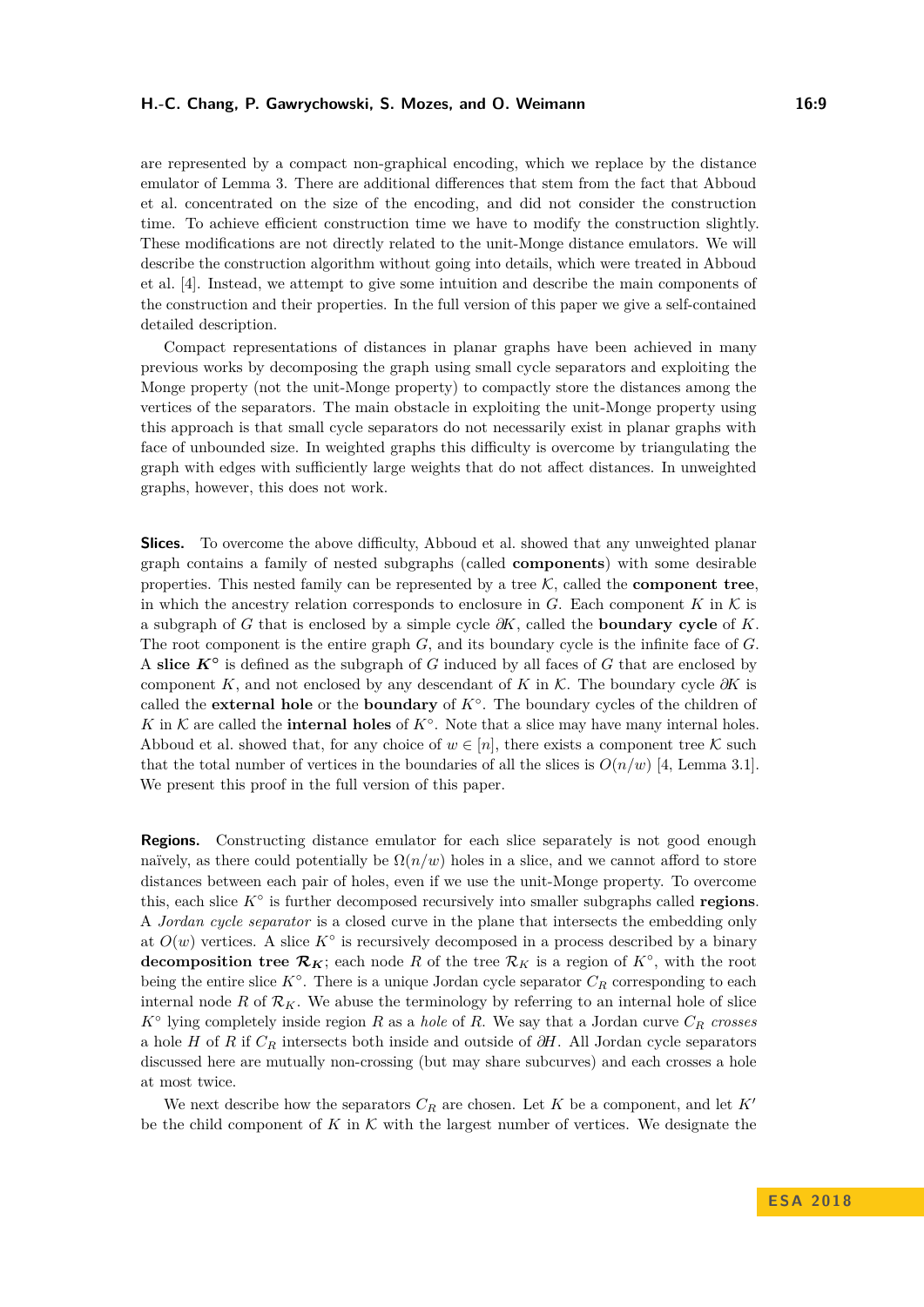## **16:10 Near-Optimal Distance Emulator for Planar Graphs**

hole  $\partial K'$  of the slice  $K^{\circ}$  as the **heavy** hole of  $K^{\circ}$ .<sup>[8](#page-9-0)</sup> For any region R of  $K^{\circ}$ , let  $\mathbb{R}^{\bullet}$  denote the union of *R* and all the subgraphs of *G* enclosed by the internal holes of *R* except for the heavy hole of  $K^{\circ}$  (in other words,  $R^{\bullet}$  is the region  $R$  with all its holes except the heavy hole "filled in"). For example, given a slice  $K^{\circ}$ , one has  $(K^{\circ})^{\bullet} = K \setminus int(\partial H^*)$ , where  $int(\partial H^*)$  is the interior of the heavy hole  $H^*$  of  $K^{\circ}$  (if any). Abboud et al. [\[4,](#page-13-10) Lemma 3.4] proved that for any region *R* one of the following must hold (and can be applied in time linear in the size of *R*):

- $\blacksquare$  One can find a small Jordan cycle separator  $C_R$  that crosses no holes of R and is balanced with respect to the number of terminals in  $R^{\bullet}$ . That is,  $C_R$  encloses a constant fraction of the weight with respect to a weight function assigning each terminal in *R* unit weight and each face corresponding to a non-heavy hole of *R* weight equal to the number of terminals enclosed (in *R*• ) by that hole. Such a separator is called a **good** separator.
- There exists a hole *H* such that one can *recursively* separate *R* with small Jordan cycle  $\sim$ separators, each of which crosses *H* exactly twice, crosses no other hole, and is balanced with respect to the number of vertices of *∂H* in the region *R*. It is further guaranteed that each resulting region  $R'$  along this recursion satisfies that  $(R')^{\bullet}$  contains at most half the terminals in  $R^{\bullet}$ . The hole *H* is called a **disposable hole**, and the recursive process is called the **hole elimination** process. The hole elimination process terminates if a resulting region  $R'$  either contains a constant number of vertices of the disposable hole  $\partial H$ , or if  $(R')^{\bullet}$  contains no terminals. Thus, the hole elimination process is represented by an internal subtree of  $\mathcal{R}_K$  of height  $O(\log n)$ .

We begin with the region consisting of the entire slice  $K^{\circ}$ . If a good separator is found, we use it to separate a region *R* into two subregions, each containing at most a constant fraction of the terminals in *R*• . If no good separator is found then we use the hole elimination process on a disposable hole *H*. We stop the decomposition as soon as a region contains at most one hole (other than the heavy hole) or at most one terminal. Thus, the overall height of  $\mathcal{R}_K$  is  $O(\log k \cdot \log n)$ . We mentioned that it is guaranteed that each Jordan cycle separator used crosses a hole at most twice. This implies that, within each region *R*, the vertices of each hole *∂H* of *K*◦ that belong to *R* can be decomposed into *O*(log *k* · log *n*) intervals called *∂H***-intervals**; each Jordan cycle separator increases the number of such intervals in each subregion by at most one. We refer to those intervals that belong to the boundary cycle *∂K* of *K*◦ or to the heavy hole *∂H*<sup>∗</sup> of *K*◦ as **boundary intervals**.

## **3.1 The construction**

We are now ready to describe the construction of the distance emulator. We will build the distance emulator of *G* from the leaves of the component tree  $K$  to the root (which is the whole graph  $G$ ). For each component  $K$  in  $K$ , we will associate an emulator that preserves the following distances.

- $terminal-to-terminal distances in K between any two terminals in K.$
- *terminal-to-boundary* distances in *K* between any terminal in *K* and vertices of boundary  $\equiv$ *∂K*.

We emphasize that the distances being preserved are those in *K*, not *K*◦ . The distance emulator for *G* can be recovered from the emulator associates with the root of the component tree K.

<span id="page-9-0"></span><sup>8</sup> This is the main difference compared with the encoding scheme of Abboud et al. [\[4\]](#page-13-10). We will see the benefit of this technicality in Section [3.3.](#page-11-0)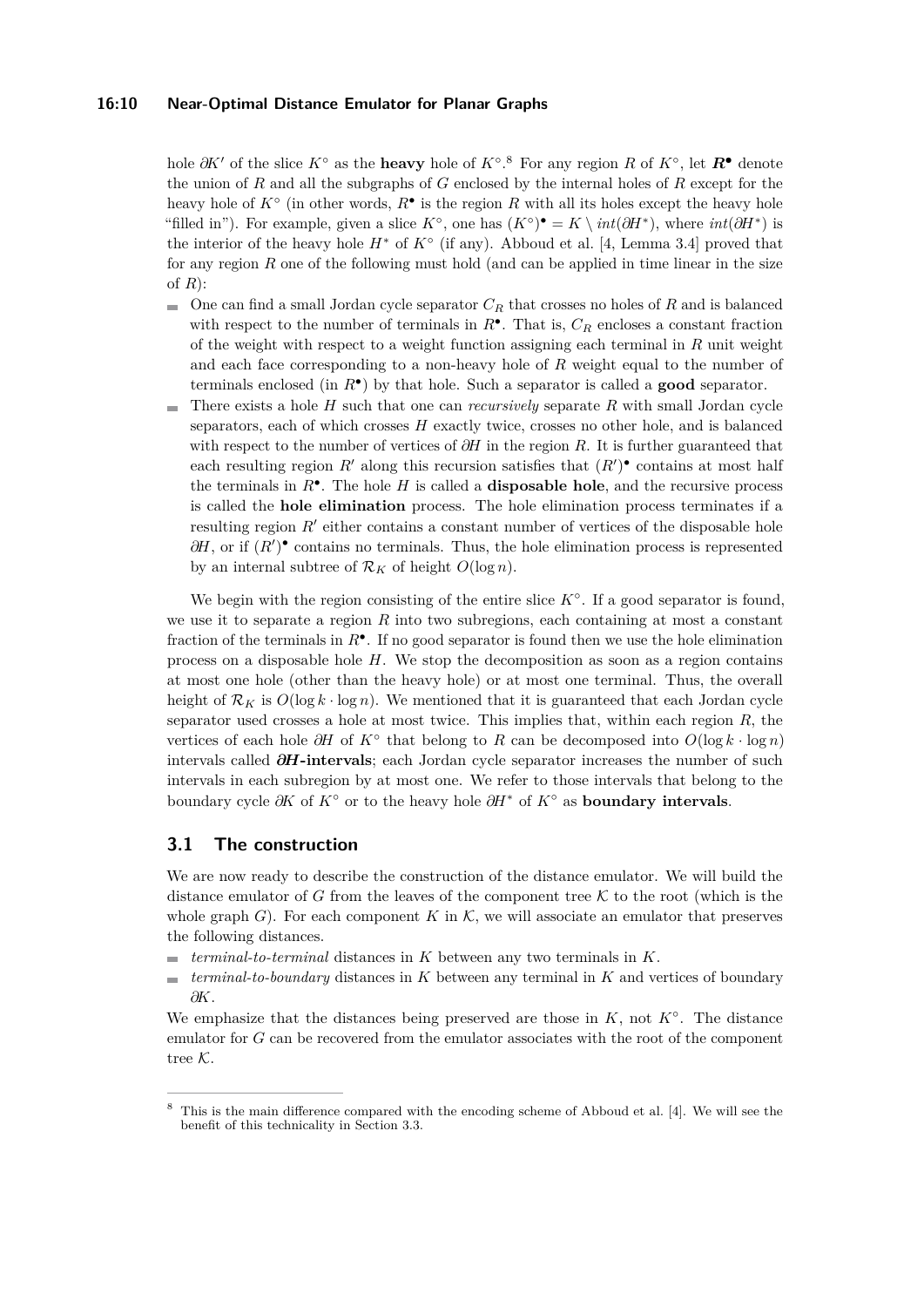We now describe the construction of the emulator associated with component *K*, assuming all the emulators for the children of  $K$  in  $K$  have been constructed. The emulator of  $K$  is constructed by adding the following edges and unit-Monge emulators from Lemma [3](#page-3-1) to the emulators obtained from the children of *K*.

- <span id="page-10-0"></span>1. Add unit-Monge emulators representing the distances in  $K^{\circ}$  between all pairs of vertices on the *boundary ∂K* of *K* or on the *heavy hole ∂H*<sup>∗</sup> of *K*.
- <span id="page-10-3"></span><span id="page-10-2"></span><span id="page-10-1"></span>**2.** For each region *R* in the decomposition tree  $\mathcal{R}_K$  of the slice  $K^{\circ}$ , add the following edges and the unit-Monge emulators according to the type of *R*.
	- (A) If *R* is an internal node of  $\mathcal{R}_K$  with separator  $C_R$  (either good or hole-eliminating): **i.** Add an edge between each *terminal* in  $R^{\bullet}$  and each vertex on the *separator*  $C_R$ . The weight of each edge is the distance in  $R^{\bullet}$  between the two vertices.
		- **ii.** For each of the two subregions  $R_1$  and  $R_2$  of  $R$ , add a unit-Monge emulator representing the distance in  $R_i^{\bullet}$  between the *separator*  $C_R$  and each *boundary interval* of *R<sup>i</sup>* .
		- **iii.** If *R* corresponds to a cycle separator *C<sup>R</sup>* eliminating a disposable hole *∂H*:
			- (a) If *R* is the root of the subtree of  $\mathcal{R}_K$  representing the hole-elimination process of a *hole H*, add a unit-Monge emulator representing the distances between *∂H* and each *boundary interval* of *R*. The distances are in the subgraph obtained from  $R^{\bullet}$  by removing the subgraph strictly enclosed by *∂H*.
			- (b) For each of the two subregions  $R_1$  and  $R_2$  of  $R$ , add a unit-Monge emulator representing the distance in  $R_i^{\bullet}$  between the *separator*  $C_R$  and each  $\partial H$ *interval* of *R<sup>i</sup>* .
	- **(B)** If *R* is a leaf of  $\mathcal{R}_K$  and all terminals in  $R^{\bullet}$  are enclosed by a single non-heavy hole *∂H*:
		- **i.** Add a unit-Monge emulator representing the distances between *∂H* and each *boundary interval* of *R*. The distances are in the subgraph obtained from *R*• by removing the subgraph strictly enclosed by *∂H*.
	- **(C)** If *R* is a leaf of  $\mathcal{R}_K$  that contains exactly one terminal *t*:
		- **i.** Add an edge between the only *terminal t* and each vertex on each *boundary interval* of *R*. The weight of each edge is the distance in  $R^{\bullet}$  between the two vertices.

<span id="page-10-6"></span><span id="page-10-5"></span><span id="page-10-4"></span>The proof of correctness is essentially the same as that in Abboud et al. [\[4,](#page-13-10) Lemma 3.6].

# <span id="page-10-7"></span>**3.2 Space analysis**

The *O*(  $\sqrt{k \cdot n} \log^3 n$  space analysis is essentially the same as in Abboud et al. [\[4\]](#page-13-10). The main difference in the algorithm is the introduction of the heavy hole as part of the boundary of a slice. This will allow an efficient construction time and does not affect the construction space because it increases the total size of the boundary by a constant factor.

Since a boundary cycle appears at most twice as a boundary of a slice (once as the external boundary and once as the heavy hole), the total size for all unit-Monge emulators for boundary-to-boundary distance [\(1\)](#page-10-0) is  $O((n/w) \log n)$ .

We next bound the total space for terminal-to-separator distances (type  $2(A)i$ ) over all slices. Whenever a terminal stores its distance to a separator, the total number of terminals in its region  $R^{\bullet}$  decreases by a constant factor within  $O(\log n)$  levels of the decomposition tree (either immediately if the separator is a good separator, or within  $O(\log n)$  levels of the hole elimination process), so this can happen  $O(\log^2 n)$  times per terminal. Since each separator has size  $O(w)$ , the total space for representing distances of type  $2(A)$ i is  $O(kw \log^2 n)$ .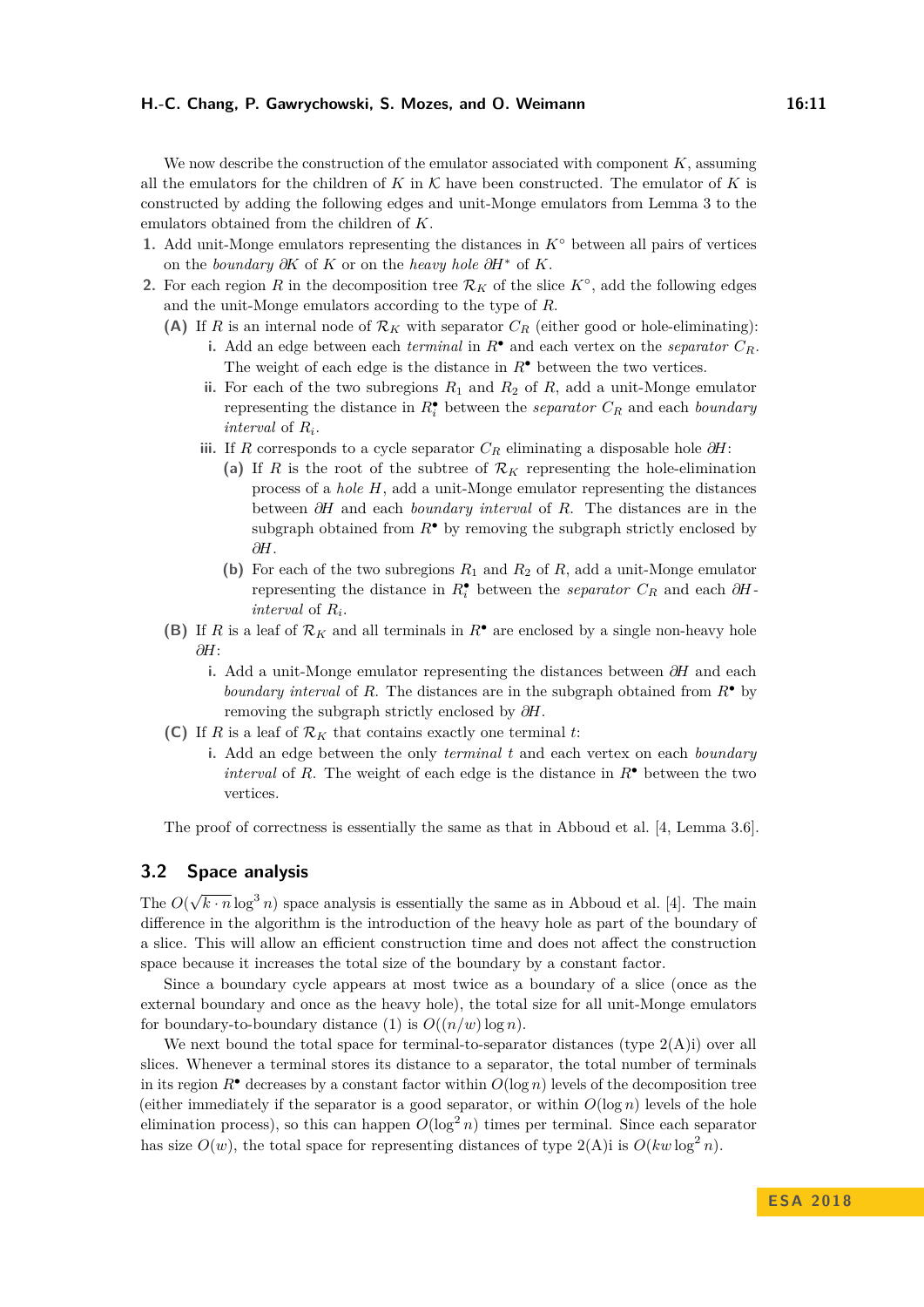## **16:12 Near-Optimal Distance Emulator for Planar Graphs**

The space required to store a single unit-Monge distance emulator representing distances between a separator  $C_R$  and a boundary interval *b* (type [2\(A\)ii\)](#page-10-2) is  $O(|C_R| + |b| \log |b|)$  (The rows of such an emulator correspond to the vertices of *b*, and the columns to vertices of *CR*. Each row in the corresponding right sub-stochastic matrix has at most a single non-zero entry). We note the following facts: (i) The size of any separator  $C_R$  is  $O(w)$ . (ii) The depth of the recursion within each slice is  $O(\log^2 n)$ . (iii) There are at most *k* regions at each level of the recursion. (iv) The total number of boundary intervals in all regions at a specific recursive level is within a constant factor from the number of regions at that level, i.e.,  $O(k)$ . Thus, the total size of all boundary intervals at a fixed level of the recursion is at most  $O(k)$  plus the size of the boundary of the slice (boundary intervals are internally disjoint, and there are  $O(k)$  intervals in each region). (v) The total boundary size of all slices combined is  $O(n/w)$ . By the above facts, the total space for type  $2(A)$ ii emulators is  $O((kw + (k + n/w) \log n) \log^2 n) = O((kw + n/w) \log^3 n).$ 

Hole-to-boundary distances (types  $2(A)$ iiia and  $2(B)$ i) are stored for at most one hole in each region along the recursion, and require  $O(|\partial H|+|b|\log|b|)$  space. By the same arguments as above, and since the total size of hole boundaries *∂H* is bounded by the total size of slice boundaries, the total space for types  $2(A)$ iiia and  $2(B)$ i emulators is  $O((k + n/w) \log^3 n)$ .

The space for separator-to-hole emulators (type  $2(A)$ iiib) is bounded by the separator-toboundary distances (type [2\(A\)ii\)](#page-10-2).

To bound the number of terminal-to-boundary edges (type  $2(C)i$ ) note that each terminal stores distances to boundary intervals that are internally disjoint for distinct terminals. Since the number of boundary terminals in a region is  $O(\log n)$ , the total space for type  $2(C)i$ distances is  $O(k \log n + n/w)$ .

The overall space required is thus  $O((kw + n/w) \log^3 n)$ ; setting  $w = \sqrt{ }$ verall space required is thus  $O((kw + n/w) \log^3 n)$ ; setting  $w = \sqrt{k \cdot n}$  gives the bound  $O(\sqrt{k \cdot n} \log^3 n)$ .

# <span id="page-11-0"></span>**3.3 Time analysis**

Recall that Lemma [3](#page-3-1) assumes that the input is an  $n \times n$  unit-Monge matrix represented in  $O(n \log n)$  bits as two arrays *U* and *V*, as well as an array *P*, specifying, for each row *i* of the right substochastic  $2(n-1) \times (n-1)$  matrix *P*, the index of the (at most) single one entry in that row (see Lemma [4\)](#page-4-0). Lemma [3](#page-3-1) will be invoked on various  $x \times x$  unit-Monge matrices that represent distances among a set of *x* vertices on the boundary of a single face of a planar graph *G* with *n* vertices (or sometimes, on two sets of vertices on two distinct faces).

<span id="page-11-1"></span> $\blacktriangleright$  **Lemma 5.** Let *G* be a planar graph with *n* nodes. Let *f* be a face in *G*. One can compute *the desired representation of the unit-Monge matrix M representing distances among the vertices of*  $f$  *in*  $O(n)$  *time.* 

**Proof.** We tweak the linear-time multiple source shortest paths (MSSP) algorithm of Eisentat and Klein [\[29\]](#page-14-14). Along its execution, the MSSP algorithm maintains the shortest path trees rooted at each vertex of a single distinguished face *f*, one after the other. This is done by transforming the shortest path tree rooted at some vertex  $v_i$  to the shortest path tree rooted at the next vertex  $v_{i+1}$  in cyclic order along the distinguished face f. Let  $d_i(u)$  denote the distance from the current root  $v_i$  to  $v$ . The slack of an arc  $uw$  with respect to root  $v_i$  is defined as  $slack_i(uw) := c(uw) + d_i(u) - d_i(w)$ . Thus, for all arcs in the shortest path tree the slack is zero, and for all arcs not in the shortest path tree the slack is non-negative. Eisenstat and Klein show that throughout the entire execution of the algorithm there are  $O(n)$  changes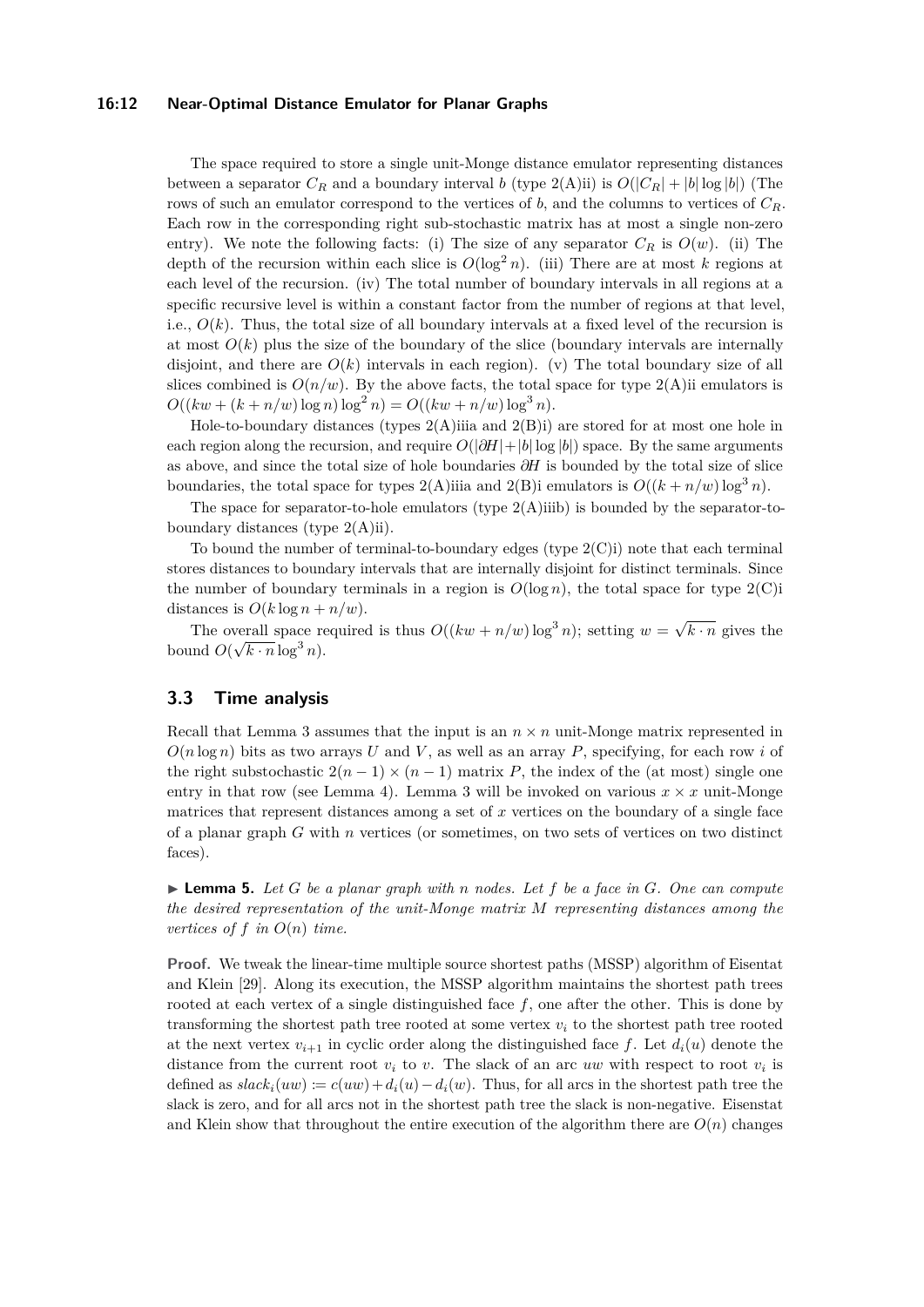to the slacks of edges. Their algorithm explicitly maintains and updates the slacks of all edges as the root moves along the distinguished face. By definition of the matrix *P*,

$$
P[i,j] = M[i+1,j+1] + M[i,j] - M[i+1,j] - M[i,j+1].
$$

Consider an edge  $v_j v_{j+1}$  along the distinguished face. Its slack with respect to root  $v_i$  is  $1 + M[i, j] - M[i, j + 1]$ . Its slack with respect to root  $v_{i+1}$  is  $1 + M[i + 1, j] - M[i + 1, j + 1]$ . Therefore,  $P[i, j] = slack_i(v_jv_{j+1}) - slack_{i+1}(v_jv_{j+1})$ . It follows that one can keep track of the nonzero entries of *P* by keeping track of the edges of the distinguished face whose slack changes. The entries of the arrays *U* and *V* can be obtained in total  $O(n)$  time since they only depend on the distances from a single vertex of  $f$ .

We can now analyze the construction time. The boundary-to-boundary distances (type [1\)](#page-10-0) in a single slice are computed by a constant number of invocations of MSSP (Lemma [5\)](#page-11-1) on  $K^{\bullet}$ . We then compute the emulator for each unit-Monge matrix on *x* vertices in  $O(x \log x)$ time using Lemma [3.](#page-3-1) For the total MSSP time, we need to bound the total size of the regions  $R^{\bullet}$  on which we invoke Lemma [5.](#page-11-1) This is where we use the fact that the heavy hole of a slice *K*◦ contains at least half the vertices of *K*. Since *K*• does not include the heavy hole of *K*, the standard heavy path argument implies that the number of slices in which a vertex *v* participates in invocations of the MSSP algorithm is at most 1 plus  $O(\log n)$  (the number of non-heavy holes *v* belongs to). Thus, each vertex *v* participates in invocations of MSSP for  $O(\log n)$  slices. In each invocation of MSSP each vertex *v* is charged  $O(\log n)$ time, so the total time for all MSSP invocations is  $O(n \log^2 n)$ . To bound the total time of the invocations of Lemma [3,](#page-3-1) note that each boundary cycle appears at most twice as a boundary of a slice (once as the external boundary and once as the heavy hole). Hence, the total time for all invocations of Lemma [3](#page-3-1) is  $O((n/w)\log n)$ . Overall we get that the total time to compute all the emulators of type [1](#page-10-0) is  $O(n \log^2 n + (n/w) \log n) = O(n \log^2 n)$ .

The terminal-to-separator distances (type  $2(A)i$ ) are computed by running MSSP twice, once for the interior of the separator  $C_R$  in  $R^{\bullet}$  and once for the exterior of  $C_R$  in  $R^{\bullet}$ . This takes  $O(|R^{\bullet}| \log |R^{\bullet}|)$  time. Then, we can report the distance, within each of these two subgraphs of  $R^{\bullet}$ , from each vertex of  $C_R$  to any other vertex in  $O(\log n)$  time. Next, for each terminal *t* in  $R^{\bullet}$ , we compute the distance from *t* to all *w* vertices of  $C_R$  by running FR-Dijkstra [\[33\]](#page-14-16) on the graph consisting of the edges between *t* and the vertices of *C<sup>R</sup>* as well as the two complete graphs representing the distances among the vertices of *C<sup>R</sup>* in the interior and exterior. This takes  $O(w \log^2 w \log n)$  time. The  $O(w \log^2 w)$  term is the running time of FR-Dijkstra and the additional  $O(\log n)$  factor is because each distance accesses by FR-Dijkstra is retrieved on-the-fly from the MSSP data structure.

We analyze separately the total cost of all the MSSP computations and the total cost of computing the edge weights. For the latter, we have argued in the analysis of the emulator's size that each terminal participates in the computation of edges of type  $2(A)$ i in  $O(\log^2 n)$ regions along the entire construction. Therefore, the total time to compute all such edges is  $O(kw \log^2 w \log^3 n)$ . For the total MSSP time, we need to bound the total size of the regions *R*• on which we run MSSP. This is done in a similar manner to the bound on the time for MSSP invocations for type [1](#page-10-0) above, using the standard heavy path argument. We argued that the number of slices in which a vertex *v* participates in invocations of the MSSP algorithm is at most 1 plus  $O(\log n)$  (the number of non-heavy holes *v* belongs to). Thus, each vertex *v* participates in invocations of MSSP for  $O(\log n)$  slices. Since the depth of the decomposition tree of a slice is  $O(\log^2 n)$ , each vertex participates in at most  $O(\log^3 n)$  invocations of MSSP in the computation of edges of type  $2(A)$ i. Each vertex is charged  $O(\log n)$  time in each invocation of MSSP it participates in, so the total time for all invocations of MSSP in the process of computing edges of type  $2(A)$ i is  $O(n \log^4 n)$ .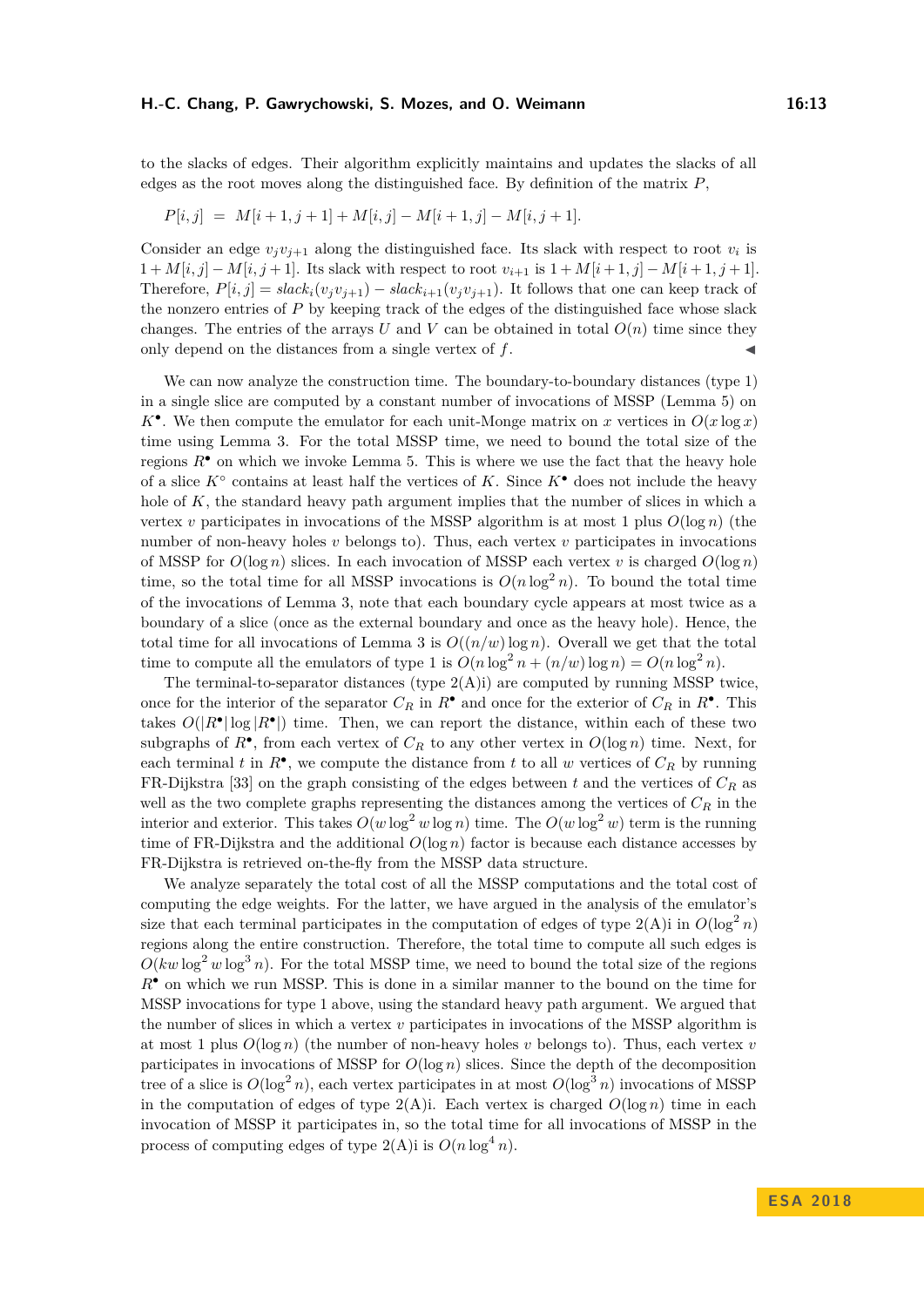## **16:14 Near-Optimal Distance Emulator for Planar Graphs**

To bound the time required to compute the emulators of type  $2(A)$ ii (separator-toboundary distances), note that the appropriate unit-Monge matrices can be computed by MSSP invocations within the same time bounds analyzed for the MSSP invocations for terminal-to-separator edges above. Hence, we only need to account for the additional time spent on constructing the emulators by invocations of Lemma [3,](#page-3-1) which is linear in the total size of these emulators, which we have already shown above to be  $O((kw + n/w) \log^3 n)$ .

The analysis for the time required for the hole-to-boundary emulators (types  $2(A)$ )iiia and  $2(B)$ i) uses the same arguments as the analysis for type  $2(A)$ ii. Again, the MSSP time is  $O(n \log^4 n)$ , and the time for invocations of Lemma [3](#page-3-1) is linear in the size of these emulators, which is  $O((k + n/w) \log^3 n)$ .

The time to compute the separator-to-hole emulators (type  $2(A)$ iiib) is bounded by the time to compute the separator-to-boundary emulators (type  $2(A)$ ii).

To compute the terminal-to-boundary edges we again need to invoke MSSP once on *R*• for each leaf region R, and then query the distance in  $O(\log n)$  time per distance. The time for MSSP is dominated by the MSSP time accounted for in type  $2(A)$ ii emulators, and since we have shown that the total number of such edges is  $O(k + n/w)$ , the total time to compute them is  $O((k+n/w) \log n)$ .

The overall construction time is therefore dominated by the  $O(n \log^4 n)$  term. Combined with the space analysis of Section [3.2,](#page-10-7) we establish Theorem [1.](#page-2-1)

#### **References**

- <span id="page-13-3"></span>**1** Amir Abboud and Greg Bodwin. Error amplification for pairwise spanner lower bounds. In *27th SODA*, pages 841–854, 2016.
- <span id="page-13-4"></span>**2** Amir Abboud and Greg Bodwin. The 4/3 additive spanner exponent is tight. *J. ACM*, 64(4):28:1–28:20, 2017.
- <span id="page-13-5"></span>**3** Amir Abboud, Greg Bodwin, and Seth Pettie. A hierarchy of lower bounds for sublinear additive spanners. In *28th SODA*, pages 568–576, 2017.
- <span id="page-13-10"></span>**4** Amir Abboud, Pawel Gawrychowski, Shay Mozes, and Oren Weimann. Near-optimal compression for the planar graph metric. In *29th SODA*, pages 530–549, 2018.
- <span id="page-13-13"></span>**5** Alok Aggarwal, Maria M. Klawe, Shlomo Moran, Peter W. Shor, and Robert E. Wilber. Geometric applications of a matrix-searching algorithm. *Algorithmica*, 2(1):195–208, 1987.
- <span id="page-13-11"></span>**6** Alok Aggarwal and James K. Park. Notes on searching in multidimensional monotone arrays (preliminary version). In *29th FOCS*, pages 497–512, 1988.
- <span id="page-13-12"></span>**7** Alok Aggarwal and Subhash Suri. Fast algorithms for computing the largest empty rectangle. In *3rd SoCG*, pages 278–290, 1987.
- <span id="page-13-2"></span>**8** Noga Alon. Testing subgraphs in large graphs. *Random Struct. Algorithms*, 21(3-4):359– 370, 2002.
- <span id="page-13-8"></span>**9** Stephen Alstrup, Søren Dahlgaard, Mathias Bæk Tejs Knudsen, and Ely Porat. Sublinear Distance Labeling. In *24th ESA*, pages 5:1–5:15, 2016.
- <span id="page-13-9"></span>**10** Stephen Alstrup, Cyril Gavoille, Esben Bistrup Halvorsen, and Holger Petersen. Simpler, faster and shorter labels for distances in graphs. In *27th SODA*, pages 338–350, 2016.
- <span id="page-13-7"></span>**11** Amitabh Basu and Anupam Gupta. Steiner point removal in graph metrics. *Unpublished Manuscript, available from http://www.math.ucdavis.edu/˜abasu/papers/SPR.pdf*, 2008.
- <span id="page-13-6"></span>**12** Surender Baswana, Telikepalli Kavitha, Kurt Mehlhorn, and Seth Pettie. New constructions of (*α*, *β*)-spanners and purely additive spanners. In *16th SODA*, pages 672–681, 2005.
- <span id="page-13-0"></span>**13** Guy E. Blelloch and Arash Farzan. Succinct representations of separable graphs. In *21st CPM*, pages 138–150, 2010.
- <span id="page-13-1"></span>**14** Greg Bodwin. Linear size distance preservers. In *28th SODA*, pages 600–615, 2017.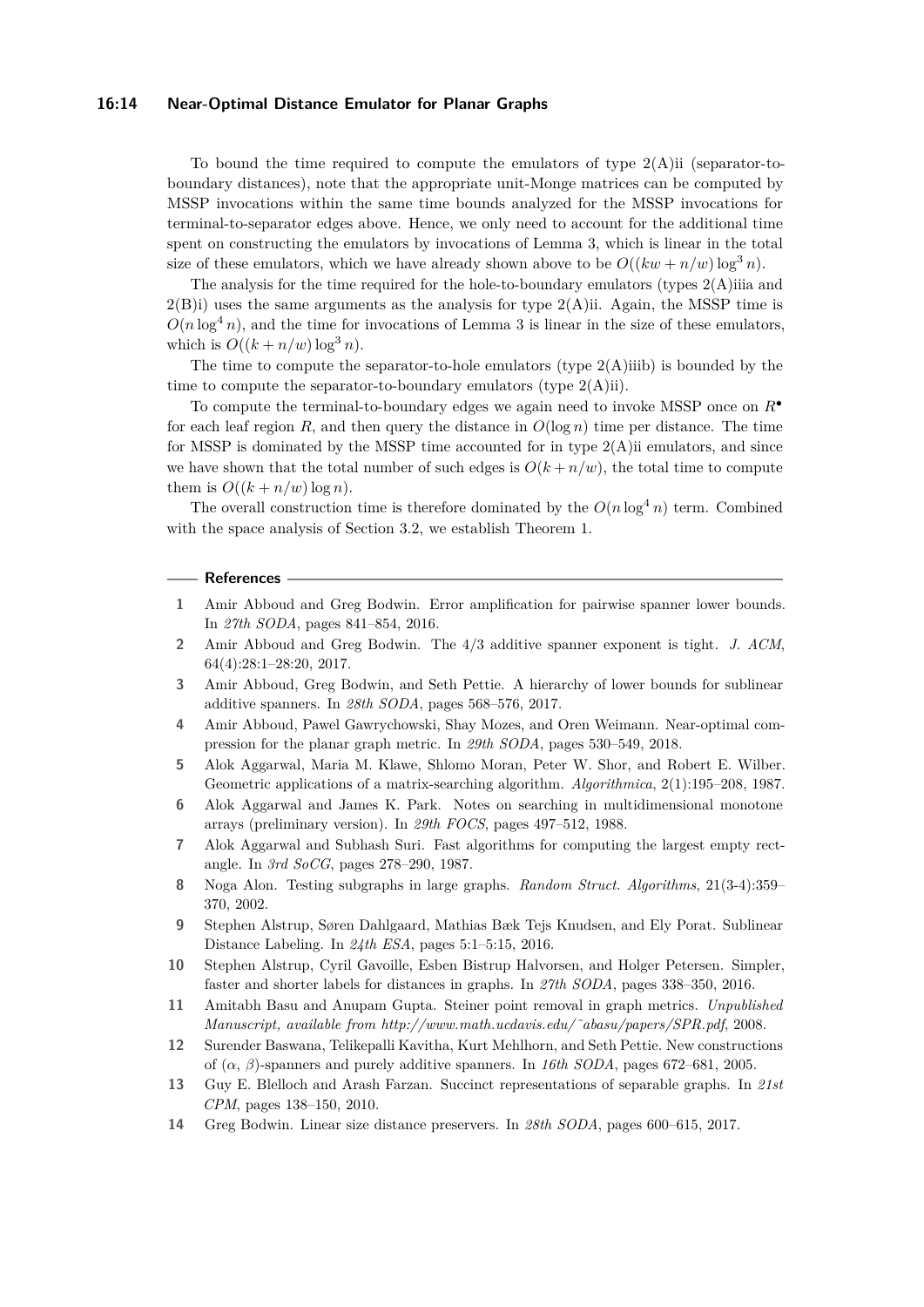- <span id="page-14-4"></span>**15** Greg Bodwin and Virginia Vassilevska Williams. Better distance preservers and additive spanners. In *27th SODA*, pages 855–872, 2016.
- <span id="page-14-1"></span>**16** Béla Bollobás, Don Coppersmith, and Michael Elkin. Sparse distance preservers and additive spanners. *SIAM Journal on Discrete Mathematics*, 19(4):1029–1055, 2005.
- <span id="page-14-18"></span>**17** Glencora Borradaile, Philip N. Klein, Shay Mozes, Yahav Nussbaum, and Christian Wulff-Nilsen. Multiple-source multiple-sink maximum flow in directed planar graphs in near-linear time. In *52nd FOCS*, pages 170–179, 2011.
- <span id="page-14-19"></span>**18** Glencora Borradaile, Piotr Sankowski, and Christian Wulff-Nilsen. Min st-cut oracle for planar graphs with near-linear preprocessing time. In *51st FOCS*, pages 601–610, 2010.
- <span id="page-14-15"></span>**19** Sergio Cabello. Many distances in planar graphs. *Algorithmica*, 62(1-2):361–381, 2012.
- <span id="page-14-17"></span>**20** Sergio Cabello. Subquadratic algorithms for the diameter and the sum of pairwise distances in planar graphs. In *28th SODA*, pages 2143–2152, 2017.
- <span id="page-14-9"></span>**21** Hubert T.-H. Chan, Donglin Xia, Goran Konjevod, and Andréa W. Richa. A tight lower bound for the steiner point removal problem on trees. In *9th APPROX*, pages 70–81, 2006.
- <span id="page-14-13"></span>**22** Hsien-Chih Chang and Hsueh-I Lu. Computing the girth of a planar graph in linear time. *SIAM Journal on Computing*, 42(3):1077–1094, 2013.
- <span id="page-14-12"></span>**23** Yun Kuen Cheung, Gramoz Goranci, and Monika Henzinger. Graph minors for preserving terminal distances approximately - lower and upper bounds. In *43rd ICALP*, pages 131:1– 131:14, 2016.
- <span id="page-14-0"></span>**24** Yi-Ting Chiang, Ching-Chi Lin, and Hsueh-I Lu. Orderly spanning trees with applications to graph encoding and graph drawing. In *Proc. 12th Symp. Discrete Algorithms*, pages 506–515, 2001.
- <span id="page-14-3"></span>**25** Eden Chlamtác, Michael Dinitz, Guy Kortsarz, and Bundit Laekhanukit. Approximating spanners and directed steiner forest: Upper and lower bounds. In *28th SODA*, pages 534– 553, 2017.
- <span id="page-14-2"></span>**26** Don Coppersmith and Michael Elkin. Sparse sourcewise and pairwise distance preservers. *SIAM Journal on Discrete Mathematics*, 20(2):463–501, 2006.
- <span id="page-14-21"></span>**27** Maxime Crochemore, Gad. M. Landau, and Michal Ziv-Ukelson. A subquadratic sequence alignment algorithm for unrestricted scoring matrices. *SIAM Journal on Computing*, 32:1654–1673, 2003.
- <span id="page-14-5"></span>**28** Dorit Dor, Shay Halperin, and Uri Zwick. All-pairs almost shortest paths. *SIAM Journal on Computing*, 29(5):1740–1759, 2000.
- <span id="page-14-14"></span>**29** David Eisenstat and Philip N Klein. Linear-time algorithms for max flow and multiplesource shortest paths in unit-weight planar graphs. In *45th STOC*, pages 735–744, 2013.
- <span id="page-14-10"></span>**30** Michael Elkin, Yuval Emek, Daniel A Spielman, and Shang-Hua Teng. Lower-stretch spanning trees. *SIAM Journal on Computing*, 38(2):608–628, 2008.
- <span id="page-14-6"></span>**31** Michael Elkin and Seth Pettie. A linear-size logarithmic stretch path-reporting distance oracle for general graphs. *ACM Trans. Algorithms*, 12(4):50:1–50:31, 2016.
- <span id="page-14-11"></span>**32** Matthias Englert, Anupam Gupta, Robert Krauthgamer, Harald Racke, Inbal Talgam-Cohen, and Kunal Talwar. Vertex sparsifiers: New results from old techniques. *SIAM Journal on Computing*, 43(4):1239–1262, 2014.
- <span id="page-14-16"></span>**33** Jittat Fakcharoenphol and Satish Rao. Planar graphs, negative weight edges, shortest paths, and near linear time. *Journal of Computer and System Sciences*, 72(5):868–889, 2006.
- <span id="page-14-7"></span>**34** Cyril Gavoille, David Peleg, Stéphane Pérennes, and Ran Raz. Distance labeling in graphs. *Journal of Algorithms*, 53(1):85–112, 2004.
- <span id="page-14-8"></span>**35** Paweł Gawrychowski, Adrian Kosowski, and Przemysław Uznański. Sublinear-space distance labeling using hubs. In *30th DISC*, pages 230–242, 2016.
- <span id="page-14-20"></span>**36** Paweł Gawrychowski, Shay Mozes, and Oren Weimann. Submatrix maximum queries in Monge matrices are equivalent to predecessor search. In *42nd ICALP*, pages 580–592, 2015.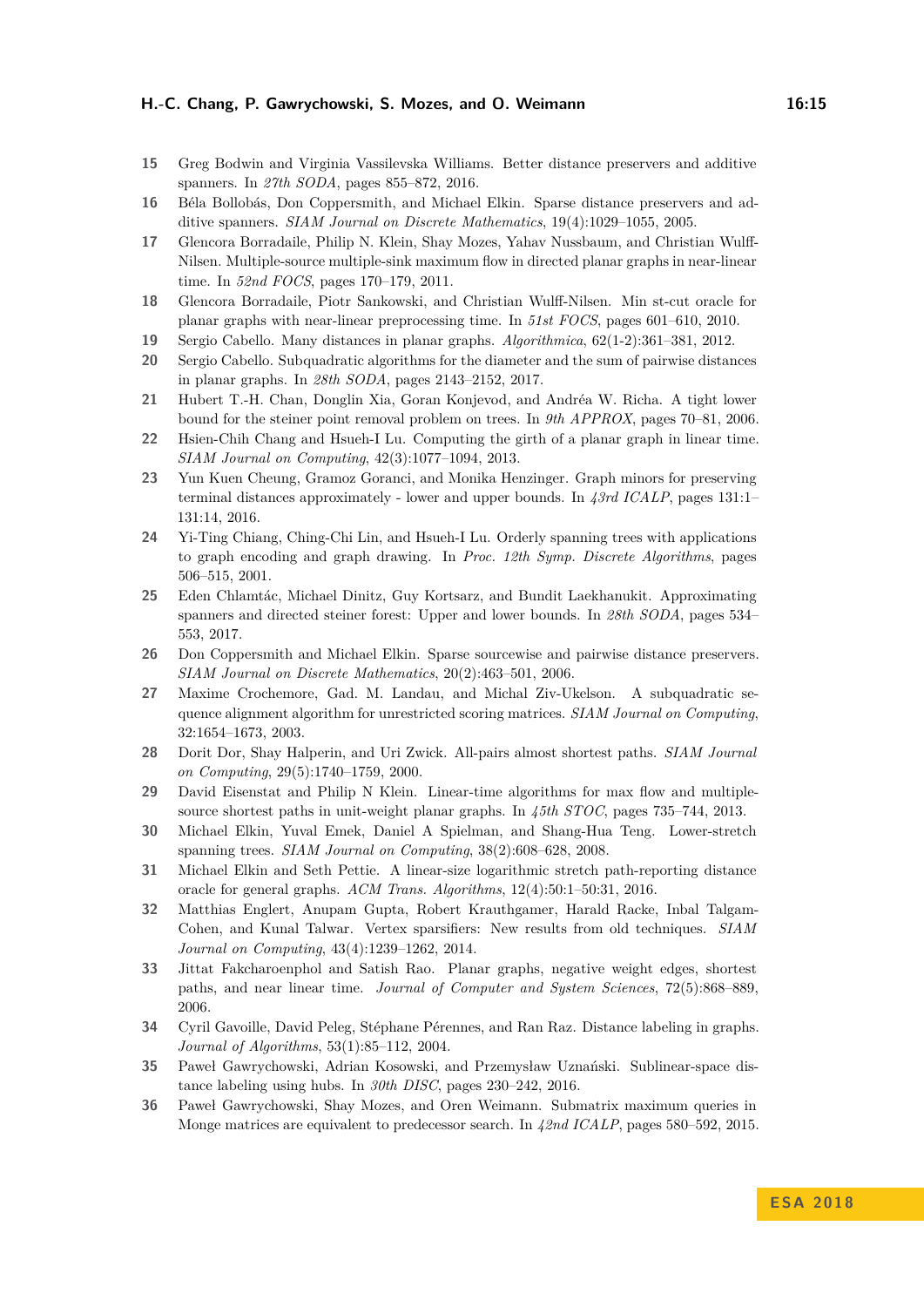## **16:16 Near-Optimal Distance Emulator for Planar Graphs**

- <span id="page-15-8"></span>**37** Gramoz Goranci, Monika Henzinger, and Pan Peng. Improved guarantees for vertex sparsification in planar graphs. In *25th ESA*, pages 44:1–44:14, 2017.
- <span id="page-15-7"></span>**38** Gramoz Goranci and Harald Räcke. Vertex sparsification in trees. In *14th WAOA*, pages 103–115, 2016.
- <span id="page-15-4"></span>**39** Ronald L Graham and Henry O Pollak. On embedding graphs in squashed cubes. In *Graph theory and applications*, volume 303, pages 99–110. Springer, 1972.
- <span id="page-15-2"></span>**40** Anupam Gupta. Steiner points in tree metrics don't (really) help. In *12th SODA*, pages 220–227, 2001.
- <span id="page-15-19"></span>**41** Danny Hermelin, Gad M. Landau, Shir Landau, and Oren Weimann. A unified algorithm for accelerating edit-distance via text-compression. *Algorithmica*, 65:339–353, 2013.
- <span id="page-15-1"></span>**42** Shang-En Huang and Seth Pettie. Lower bounds on sparse spanners, emulators, and diameter-reducing shortcuts. In *16th SWAT*, pages 26:1–26:12, 2018.
- <span id="page-15-13"></span>**43** Giuseppe F. Italiano, Yahav Nussbaum, Piotr Sankowski, and Christian Wulff-Nilsen. Improved algorithms for min cut and max flow in undirected planar graphs. In *43rd STOC*, pages 313–322, 2011.
- <span id="page-15-21"></span>**44** Joseph JáJá, Christian Worm Mortensen, and Qingmin Shi. Space-efficient and fast algorithms for multidimensional dominance reporting and counting. In *15th ISAAC*, pages 558–568, 2004.
- <span id="page-15-6"></span>**45** Sampath Kannan, Moni Naor, and Steven Rudich. Implicat representation of graphs. *SIAM Journal on Discrete Mathematics*, 5(4):596–603, 1992.
- <span id="page-15-16"></span>**46** Haim Kaplan, Shay Mozes, Yahav Nussbaum, and Micha Sharir. Submatrix maximum queries in Monge matrices and Monge partial matrices, and their applications. In *23rd SODA*, pages 338–355, 2012.
- <span id="page-15-17"></span>**47** M. M. Klawe and D J. Kleitman. An almost linear time algorithm for generalized matrix searching. *SIAM Journal Discrete Math.*, 3(1):81–97, 1990.
- <span id="page-15-14"></span>**48** Philip Klein, Shay Mozes, and Oren Weimann. Shortest paths in directed planar graphs with negative lengths: a linear-space  $O(n \lg^2 n)$ -time algorithm. *ACM Transactions on Algorithms*, 6(2):2–13, 2010.
- <span id="page-15-11"></span>**49** Lukasz Kowalik and Maciej Kurowski. Short path queries in planar graphs in constant time. In *35th STOC*, pages 143–148, 2003.
- <span id="page-15-10"></span>**50** Robert Krauthgamer, Huy L Nguyen, and Tamar Zondiner. Preserving terminal distances using minors. *SIAM Journal on Discrete Mathematics*, 28(1):127–141, 2014.
- <span id="page-15-9"></span>**51** Robert Krauthgamer and Inbal Rika. Refined vertex sparsifiers of planar graphs. Preprint, July 2017.
- <span id="page-15-15"></span>**52** Jakub Lacki, Yahav Nussbaum, Piotr Sankowski, and Christian Wulff-Nilsen. Single source - all sinks max flows in planar digraphs. In *53rd FOCS*, pages 599–608, 2012.
- <span id="page-15-5"></span>**53** J. W. Moon. On minimal n-universal graphs. *Glasgow Mathematical Journal*, 7(1):32–33, 1965.
- <span id="page-15-12"></span>**54** Shay Mozes and Christian Sommer. Exact distance oracles for planar graphs. In *23rd SODA*, pages 209–222, 2012.
- <span id="page-15-0"></span>**55** J. Ian Munro and Venkatesh Raman. Succinct representation of balanced parentheses, static trees and planar graphs. In *Proc. 38th Annual Symposium on Foundations of Computer Science*, pages 118–126, 1997.
- <span id="page-15-18"></span>**56** Jeanette P. Schmidt. All highest scoring paths in weighted grid graphs and their application to finding all approximate repeats in strings. *SIAM Journal on Computing*, 27(4):972–992, 1998.
- <span id="page-15-3"></span>**57** Mikkel Thorup and Uri Zwick. Spanners and emulators with sublinear distance errors. In *17th SODA*, pages 802–809, 2006.
- <span id="page-15-20"></span>**58** Alexander Tiskin. Semi-local string comparison: algorithmic techniques and applications. *Arxiv 0707.3619*, 2007.